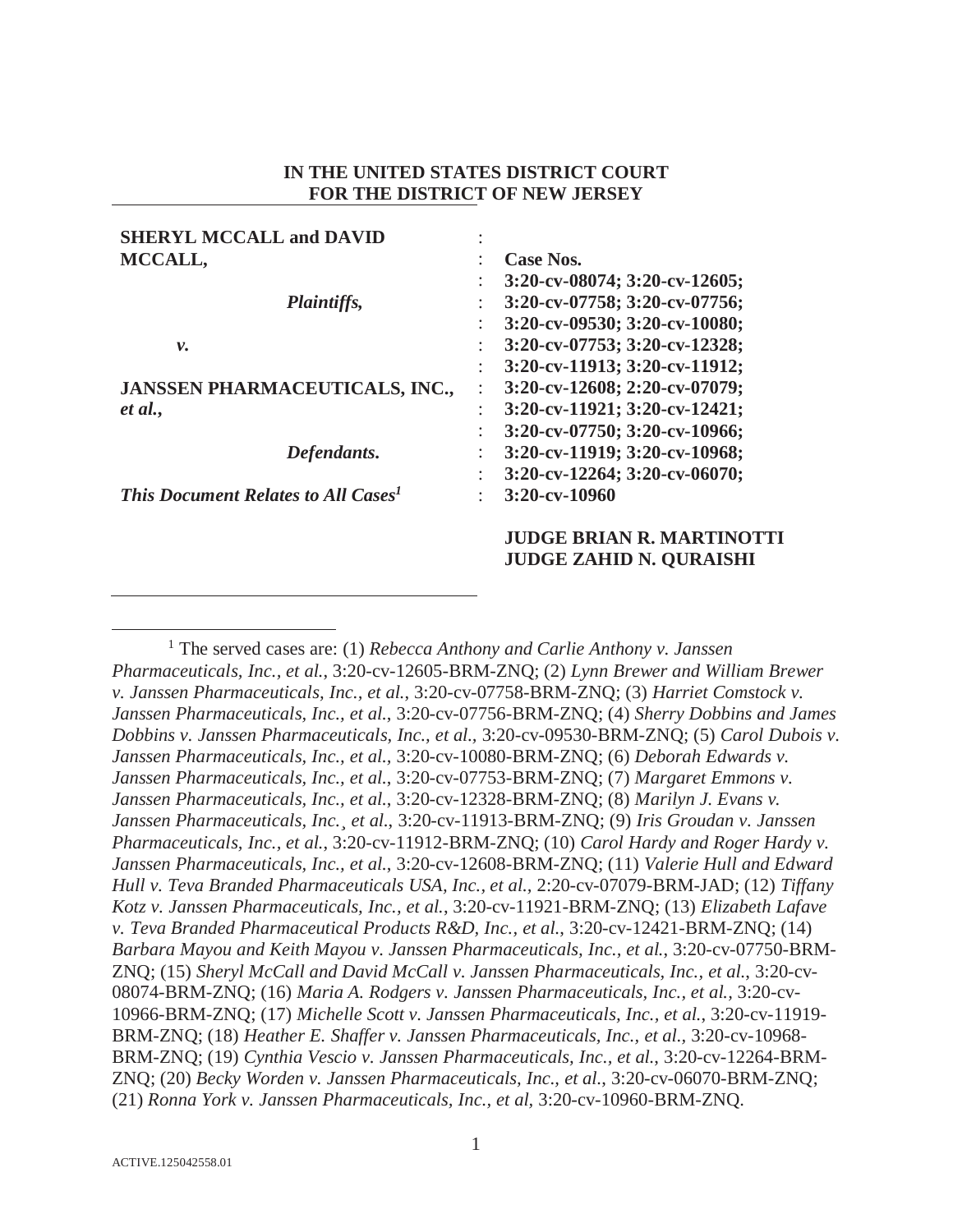#### **PROTECTIVE ORDER**

The undersigned counsel for Defendants and Plaintiffs (collectively, the "Parties" and each, a "Party") in the above captioned action agree that the Parties and non-parties will be required to produce or disclose in this proceeding certain information and documents that are subject to confidentiality limitations on disclosure under applicable law. Such documents, described in more detail below, include information that is a trade secret or other confidential research, development, or commercial information that is proprietary in nature.

Accordingly, the defendants desire entry of an order, and the plaintiffs consent to the terms herein, pursuant to Federal Rule of Civil Procedure 26(c) to ensure that protection is afforded only to material so entitled and that will address any inadvertent production of documents or information protected from disclosure by the attorney-client privilege, workproduct immunity, or other applicable privilege.

Therefore, the Parties hereby stipulate to the following negotiated terms, subject to the Court's approval, and the Court, for good cause shown and after having an opportunity to discuss this Protective Order with the Parties, hereby ORDERS that the following procedures shall be followed in this proceeding to facilitate the orderly and efficient discovery while minimizing the potential for unauthorized disclosure or use of confidential or proprietary information and documents.

# 1. **Scope.**

a. This Protective Order shall govern all hard copy and electronic materials, the information contained therein, including all copies, excerpts, or compilations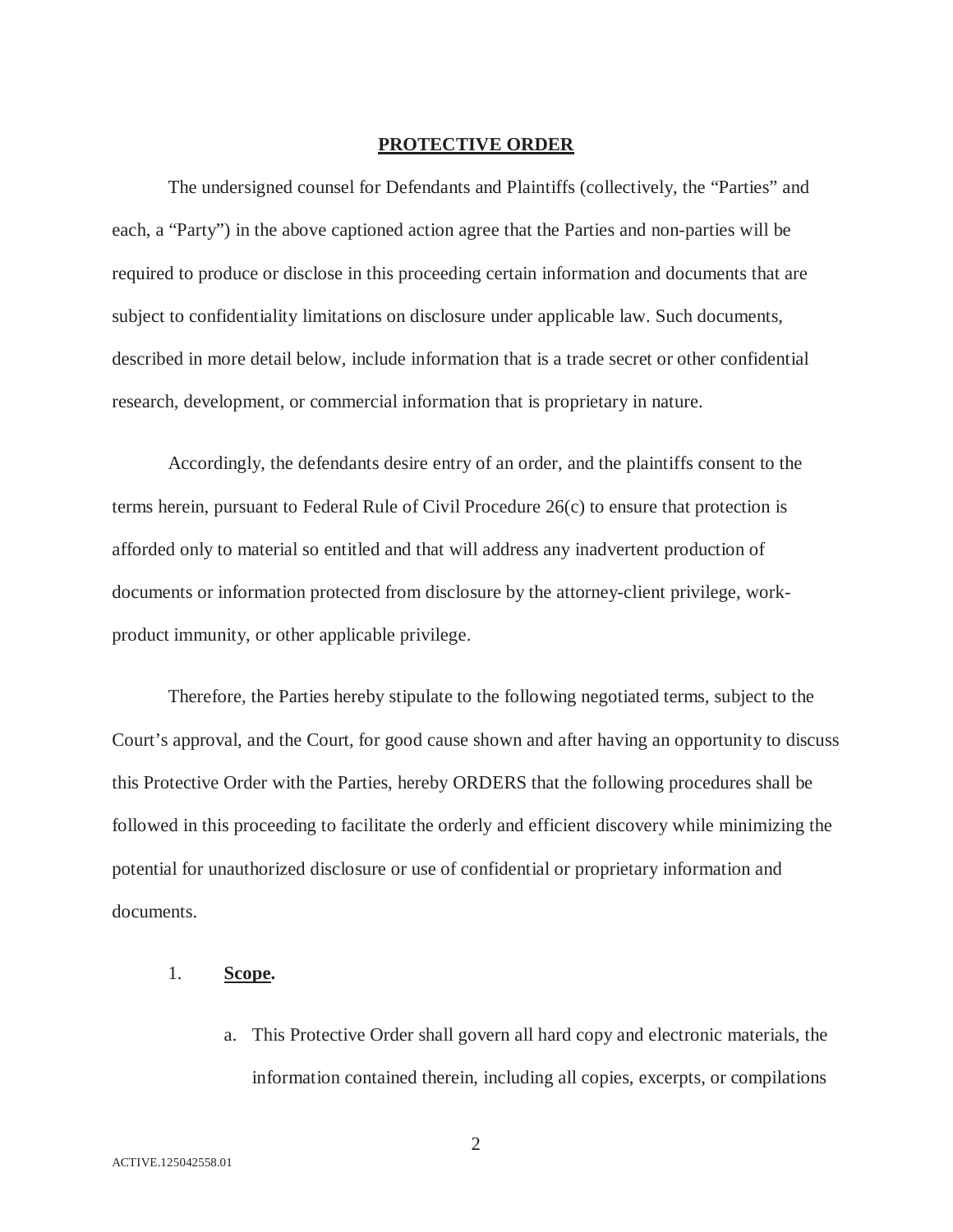thereof, whether revealed in a document, deposition, other testimony, or discovery response, that any party to this proceeding (the "Producing Party" or "Designating Party) produces to any other party (the "Receiving Party") and that the Producing Party designates as confidential under this Protective Order.

- b. This Protective Order is binding upon all Parties and their counsel in this proceeding, upon all signatories to Exhibit "A", and upon (as applicable) their respective corporate parents, subsidiaries, and affiliates, including their successors, and their respective attorneys, principals, experts, consultants, representatives, directors, officers, employees, and others as set forth in this Protective Order— and upon all signatories to Exhibit "A".
- c. If additional parties are added other than parents, subsidiaries or affiliates of current parties to this litigation, their ability to receive a document protected by this Protective Order will be subject to their being bound, by agreement or Court Order, to this Protective Order.
- d. Third Parties who so elect may avail themselves of, and agree to be bound by, the terms and conditions of this Protective Order and thereby become a Producing Party for purposes of this Protective Order.
- e. Nothing herein shall be construed as an admission or concession by any Party that designated Confidential Material, or any Document or Information derived from Confidential Material, constitutes material, relevant, or admissible evidence in this matter.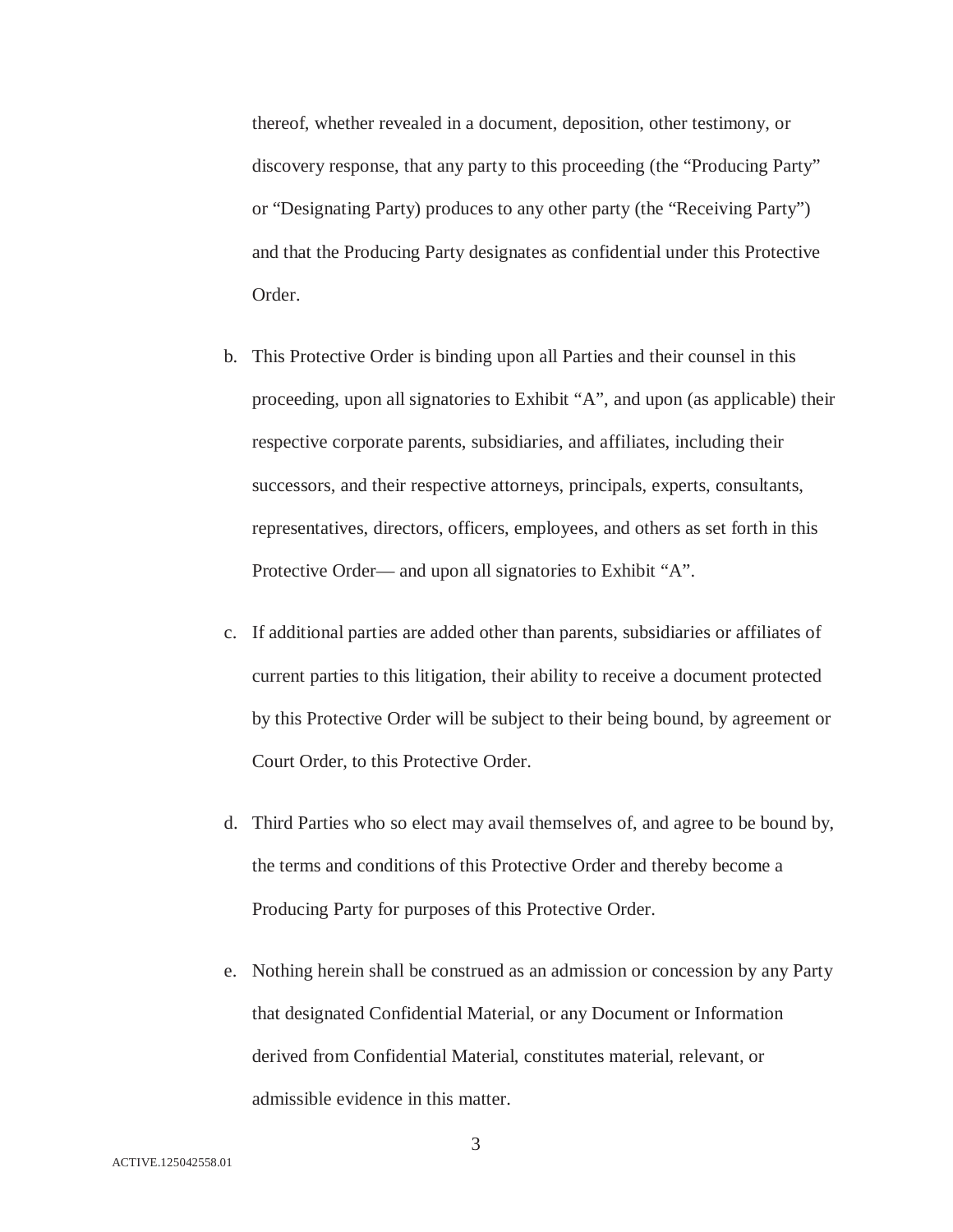2. **Definitions.** In this Order, the terms set forth below shall have the following meanings:

- a. "Proceeding" or "Action" means the above-entitled proceeding.
- b. "Court" means the Honorable Judge currently assigned to this proceeding or any other judge to which this proceeding may be assigned, including Court staff participating in such proceedings.
- c. "Document" or "Documents" shall have the meaning set out in the Federal Rules of Civil Procedure 34(a) and, for purposes of this order, shall include electronically stored information.
- d. "Testimony" means all depositions, declarations or other pre-trial testimony taken or used in this Proceeding.
- e. "Information" means the content of Documents or Testimony, as well as any matter derived therefrom or based thereon.

3. **Confidential Discovery Material.** "Confidential Discovery Material," as used herein, means information of any type, kind or character that the Producing Party believes in good faith constitutes, reflects, discloses, or contains information regarding trade secrets (as defined in the Uniform Trade Secrets Act) or other proprietary research, development, manufacturing, commercial or business information. Without prejudice to the right of a Producing Party to object to the production of the following information or of a party to seek production and/or de-designation, examples of the information that may be alleged to be subject to such designation include but are not limited to the Producing Party's: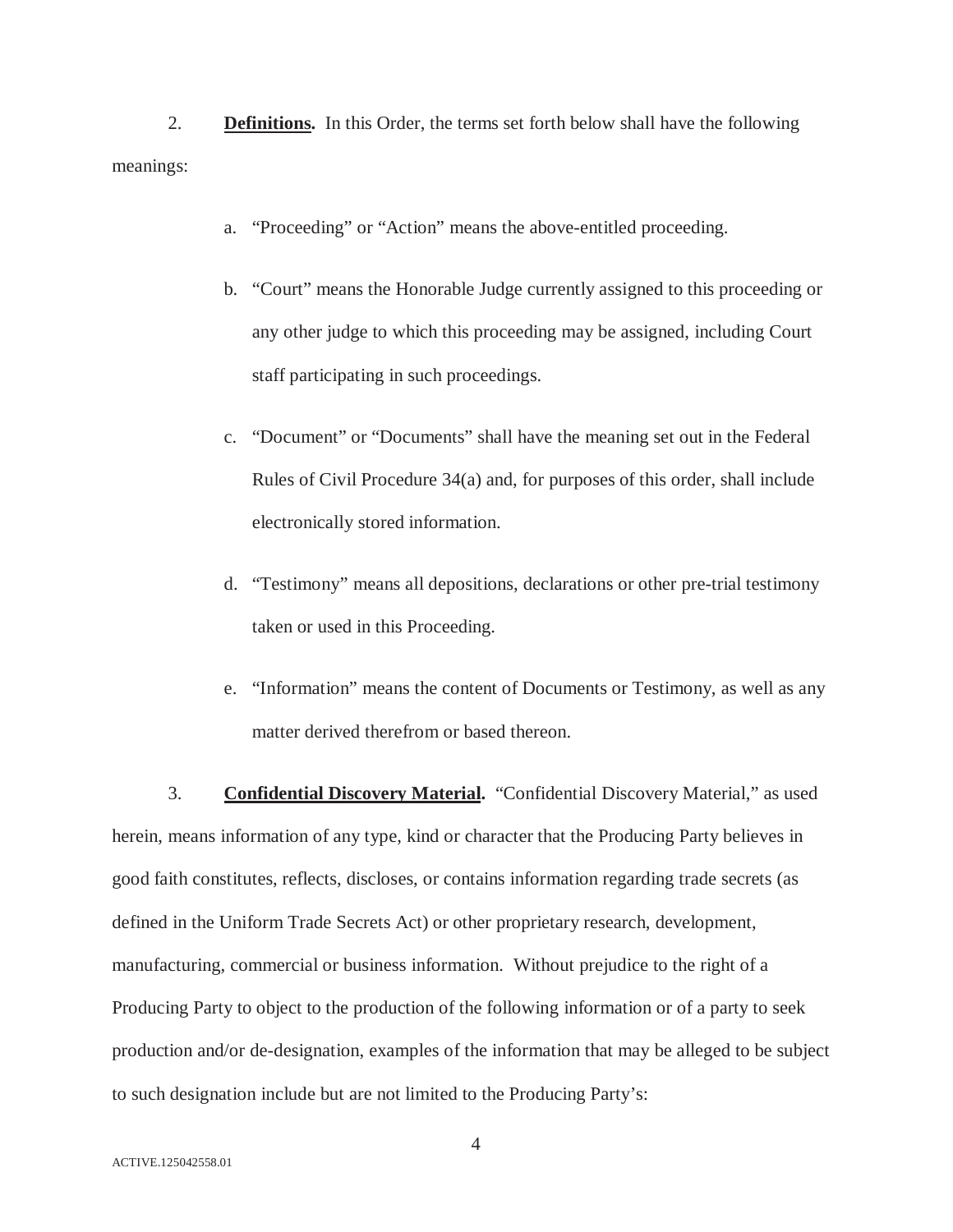- a. Customer names.
- b. Proprietary licensing, distribution, marketing, design, development, research and manufacturing information regarding products and medicines, whether previously or currently marketed or under development (not to include disseminated marketing materials or materials that, on its face, was published to the general public).
- c. Personnel records.
- d. Financial information not publicly filed with any federal or state regulatory authorities or not contained within any publicly available quarterly or annual reports.
- e. Private medical information that identifies a person unless such identifying information is redacted.
- f. Information submitted to any governmental or regulatory agency, which information is exempt from public disclosure.
- g. All material, data, and information excerpted from "Confidential Material," to the extent the same are not publicly available or otherwise subject to the exclusions herein.
- h. Specifically excluded from the definition of "Confidential Material" are:

Any Documents, Testimony, or Information that have been, or in the future will be, designated as "not confidential" by order of any court.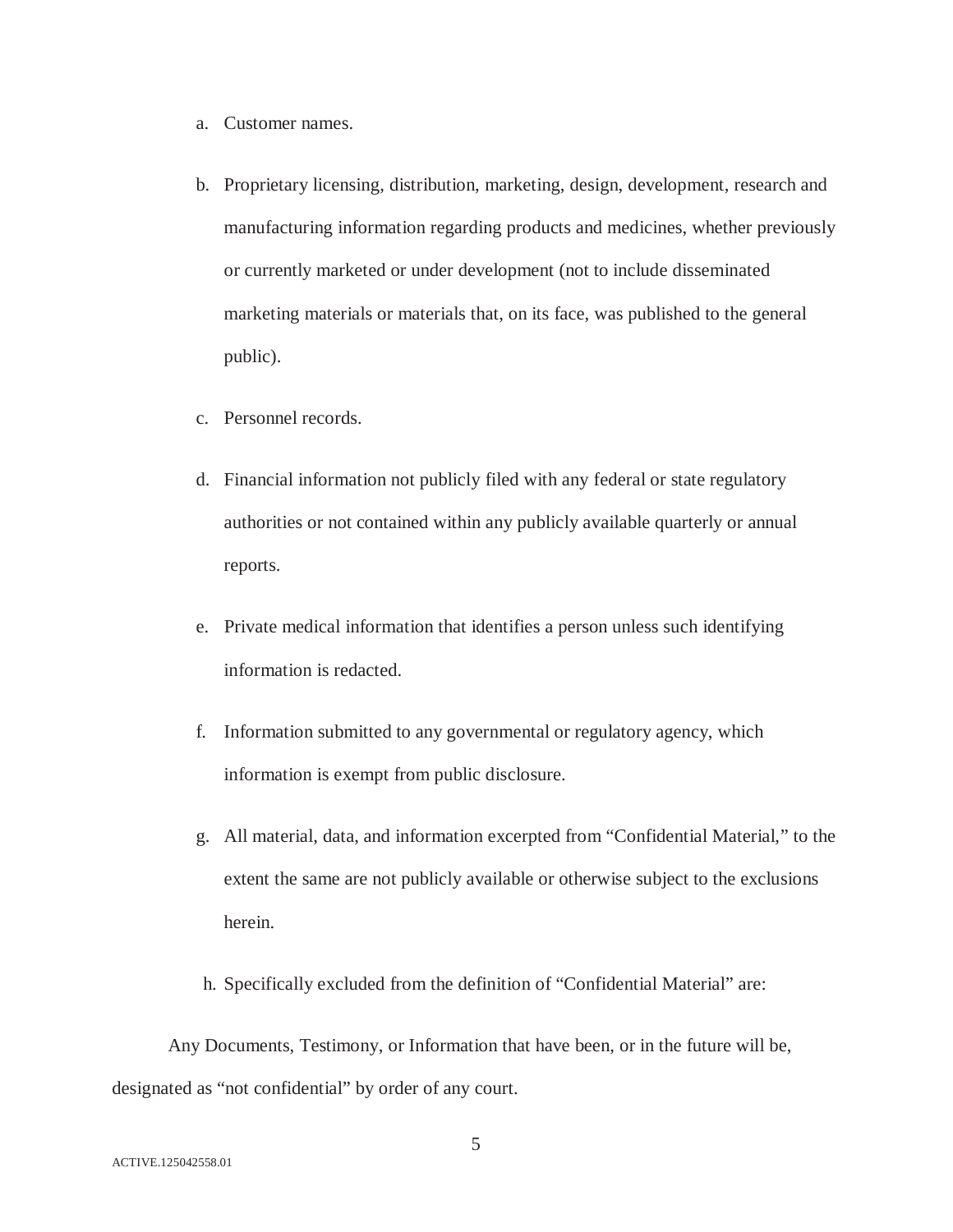"Designating Party" means the Party or non-party that designates Documents, Testimony, or Information as Confidential Material.

"Disclose," "Disclosed" or "Disclosure" means to reveal, divulge, give, or make available Documents, Testimony, or any part thereof, or any Information contained therein.

### 4. **Designations of Confidential Material.**

- a. Designation of Documents. A Designating Party may designate Documents as Confidential Material by placing a stamp or marking on the Documents stating the following: **CONFIDENTIAL, SUBJECT TO PROTECTIVE ORDER, PRODUCED BY [PARTY NAME] IN [NAME OF LITIGATION].** Such markings shall not obscure, alter, or interfere with the legibility of the original document. Documents designated as Confidential Material – Attorney Eyes Only prior to the entry of this Order shall be accorded the same protections, and treated identically as Confidential Material as defined in this Order.
	- i. All copies, duplicates, extracts, excerpts (hereinafter referred to collectively as "copies") of Confidential Material shall be marked with the same confidential stamp or marking as contained on the original, unless the original confidential stamp or marking already appears on the copies.
	- b. Designation of Deposition Transcripts.
		- i. During depositions, Confidential Material may be used or marked as exhibits, but shall remain subject to this Order and may not be shown to the witness unless such witness is a Qualified Person as describe below.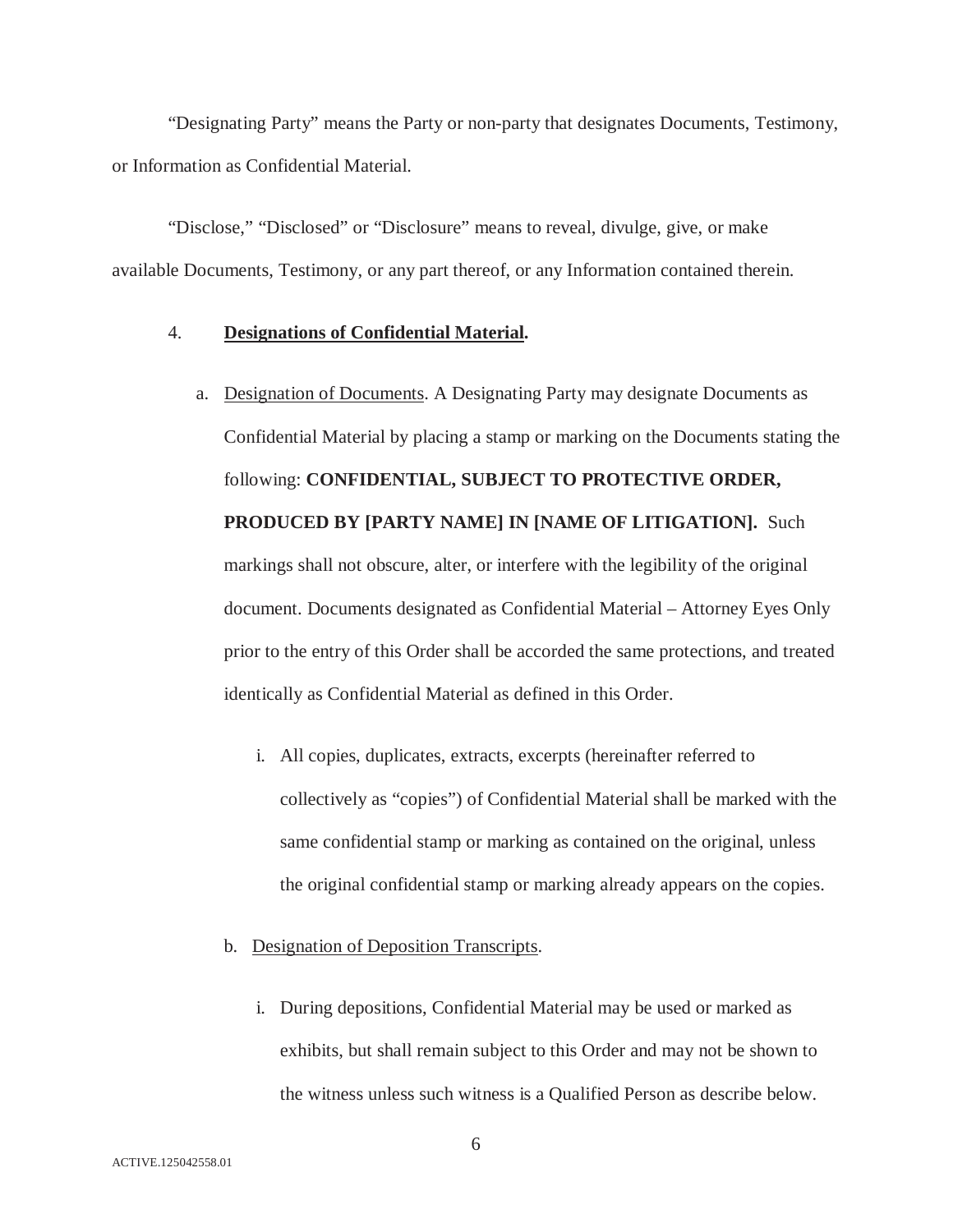- ii. If deposition Testimony or exhibits contain or refer to Confidential Material, or if they contain or refer to Documents, Testimony, or Information to be designated as Confidential Material, the Designating Party, by and through counsel, shall either:
	- a. On the record at the deposition, designate the Testimony or exhibit(s) as Confidential Material or, as applicable, identify already-designated Confidential Material, or
	- b. No later than thirty (30) days after receiving a copy of the deposition transcript, inform the deposing counsel and counsel for other Parties that the Testimony or exhibit(s) constitute Confidential Material; during the thirty-day period, the entire deposition testimony, transcript, and exhibits shall be treated as Confidential Material under this Order.
- iii. When a Party designates testimony as Confidential Material during the deposition, counsel for that Party may exclude from the deposition all persons who are not Qualified Persons under this Order.
- iv. When portions of a deposition transcript or its exhibits are designated for protection, each page of the transcript or exhibit pages shall be marked by the Court Reporter with the legend "**CONFIDENTIAL**."
- c. Written Pleadings, Motion Papers, and Discovery Materials. A party may designate as Confidential Material portions of interrogatories and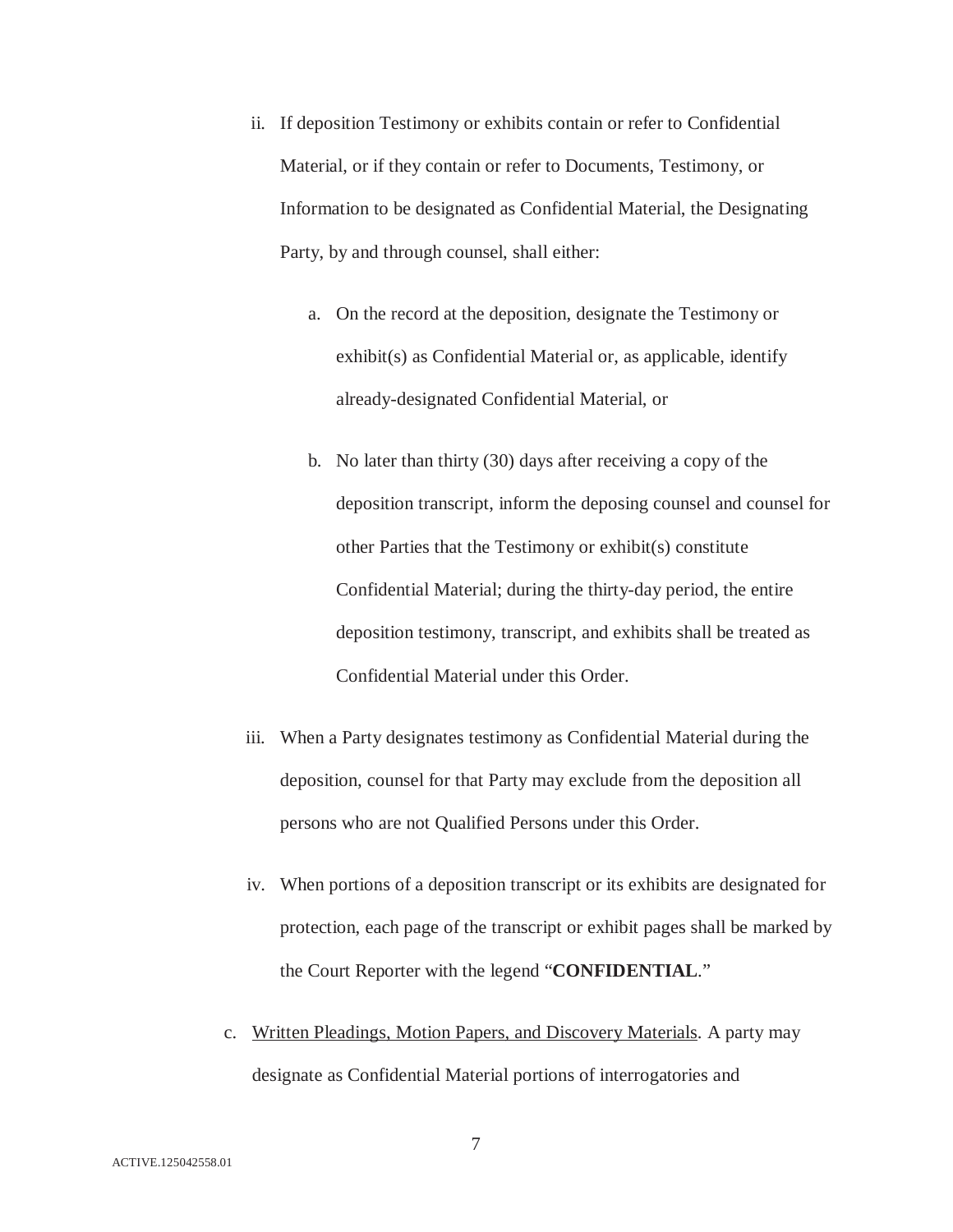interrogatory answers, responses to requests for admissions and the requests themselves, requests for production of documents and things and responses to such requests, pleadings, motions, affidavits, and briefs that quote, summarize, or contain Confidential Material. To the extent feasible, such Confidential Material shall be prepared in such a manner that it is bound separately from material not entitled to protection.

- d. Designation of Other Confidential Material. With respect to Confidential Material produced in some form other than as described above, including, without limitation, compact discs or DVDs or other tangible items, the Designating Party must affix in a prominent place on the exterior of the container or containers in which the Information or item is stored the legend "**CONFIDENTIAL, SUBJECT TO PROTECTIVE ORDER, PRODUCED BY [PARTY NAME] IN [NAME OF LITIGATION]**"**.** If only portions of the Information or item warrant protection, the Designating Party, to the extent practicable, shall identify the portions that constitute "Confidential Materials."
- e. With respect to Documents or Information produced or disclosed by a nonparty, the non-party may designate the Documents or Information as Confidential Material pursuant to this Order. A Party so designating material produced by a non-Party shall notify all other Parties within fourteen (14) days of receipt of such Document or Information that the same or portions thereof constitute or contain Confidential Material. In order to avoid disruption, this Court's management of this litigation, transfer to this Court of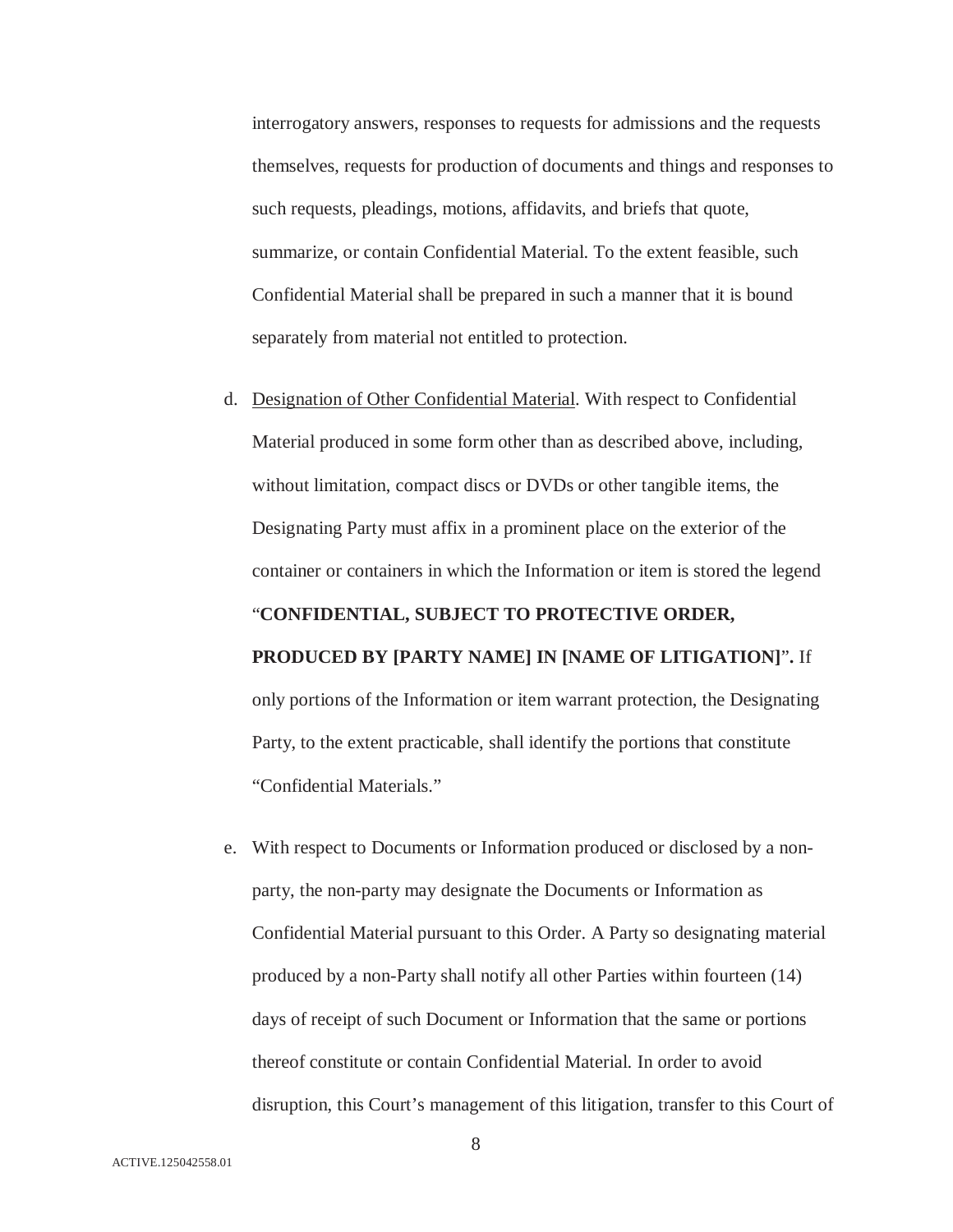any motions related to compliance with a FRCP 45 subpoena issued by this Court are encouraged pursuant to FRCP 45(f).

## 5. **Required Treatment of Confidential Material.**

- a. Except as specifically provided in this Order, counsel shall keep all Confidential Material disclosed or produced to them within their exclusive possession and control, shall take all necessary and prudent measures to maintain the confidentiality of such materials and information, and shall not permit unauthorized dissemination of such materials to anyone.
- b. Confidential Material shall not be disclosed in any way to anyone for any purpose other than as required for the preparation of trial in this action or other related actions as defined in Paragraph 10, below.
	- i. Nothing in this Order shall preclude a Party from introducing into evidence at an evidentiary hearing any Confidential Material that is admissible under applicable law. The Parties shall meet and confer regarding the procedures for use of Confidential Material at any evidentiary hearing and shall move the Court for entry of an appropriate order.
- c. Access to and disclosure of Confidential Material shall be limited to those persons designated as Qualified Persons, below. examines any Confidential Material shall not disseminate orally, or by any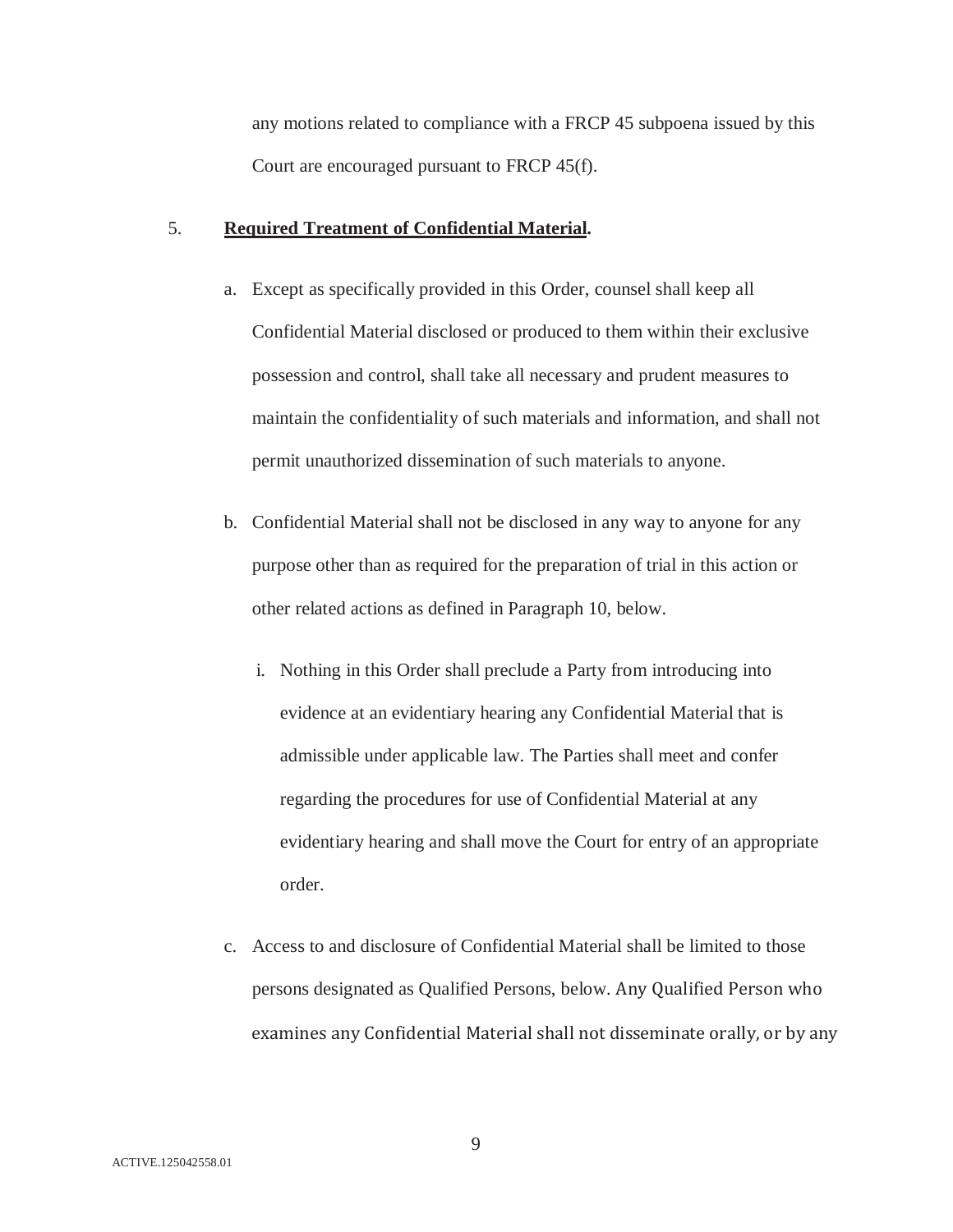other means, any protected information other than as permitted by this Order.

- d. Confidential Material shall not be used for any business, competitive or other non-litigation purpose without the express written consent of counsel for the Designating Party or by order of the Court.
	- i. Nothing in this Protective Order shall limit any Designating Party's use of its own documents or shall prevent any Designating Party from disclosing its own Confidential Material to any person for any purpose. The other party may move to de-designate other confidential documents that are responsive, or contextual to documents marked confidential that have been made public by the Designating Party.
	- ii. Nothing herein shall prevent Plaintiffs from viewing or receiving and retaining copies of their own medical records and from disclosing such medical records to, and sharing them with, their physicians.
	- iii. Nothing herein shall prevent Defendants from viewing or retaining copies of medical records of Plaintiffs that are in their possession or control or from disclosing such records to other Qualified Persons, regardless of whether or not the documents have been designated as Confidential Material.
	- iv. Disclosures described in the above sub-paragraphs shall not affect any confidential designation made pursuant to the terms of this Protective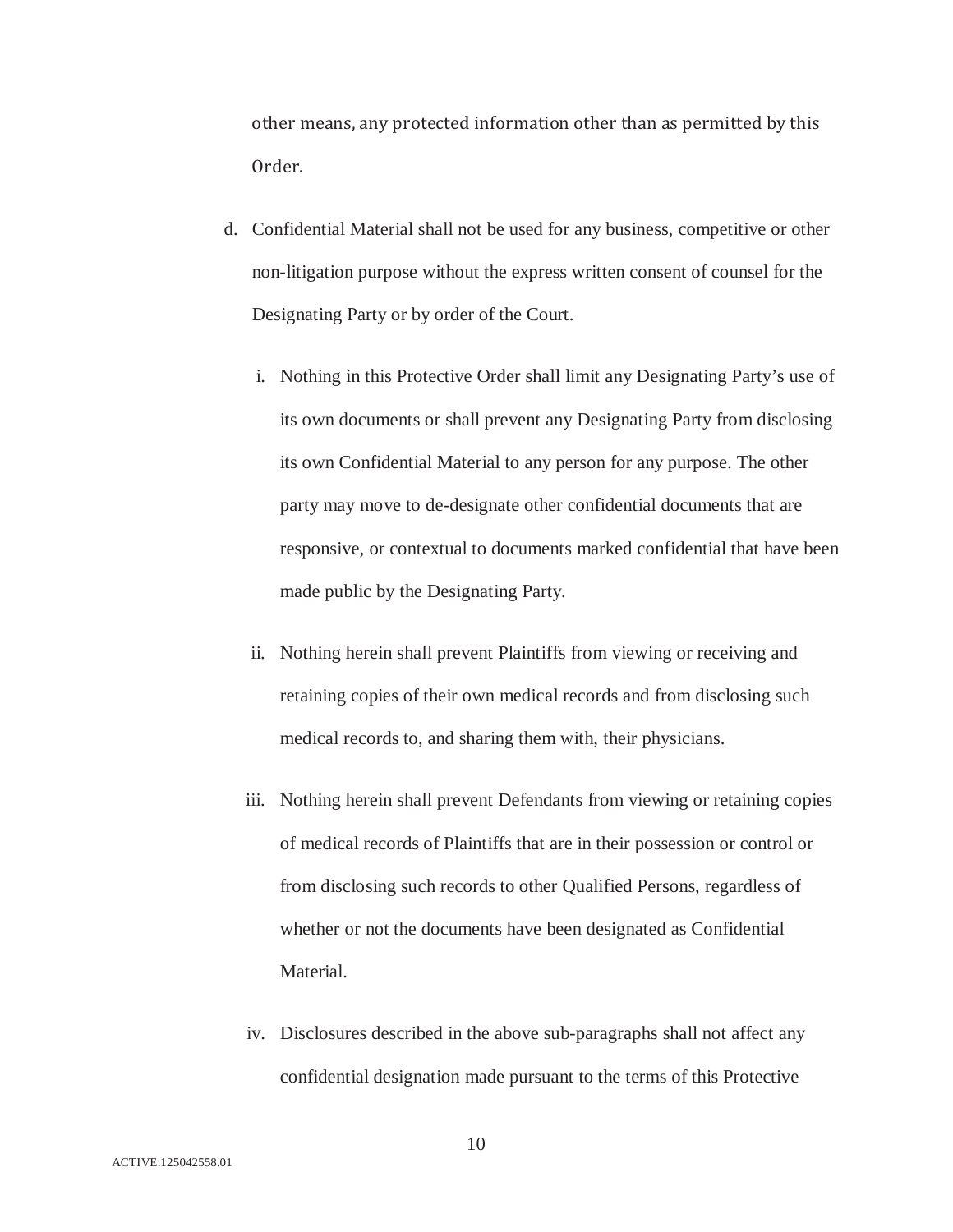Order so long as the disclosure is made in a manner that is reasonably calculated to maintain the confidentiality of the designated Information, Testimony, and/or Document.

- e. To avoid security risks inherent in certain current technologies and to facilitate compliance with the terms of this Order, and unless otherwise ordered or agreed upon in writing by the Designating Party whose Confidential Material is at issue, all Qualified Persons with access to Confidential Material shall comply with the following:
	- i. They shall use secure means to store and transmit Confidential Material.
	- ii. Qualified Persons may only store Confidential Material with a reputable service provider who takes reasonable and necessary steps to ensure that the service document storage method they use is secure, including use of a secure domestic document hosting facility that uses encrypted webenabled software that allows for secure and protected sharing and collaboration and may not be accessed by individuals who are not authorized to review Confidential Material.
	- iii. Notwithstanding the foregoing provision, Qualified Persons, as defined in the following paragraph, shall not be prohibited from transmitting Confidential Material to any other Qualified Person through electronic mail, as attachments to an electronic mail in the form of separate PDF files or zip files, through secure tools provided by a reputable service provider as described herein, or via FTP file transfer.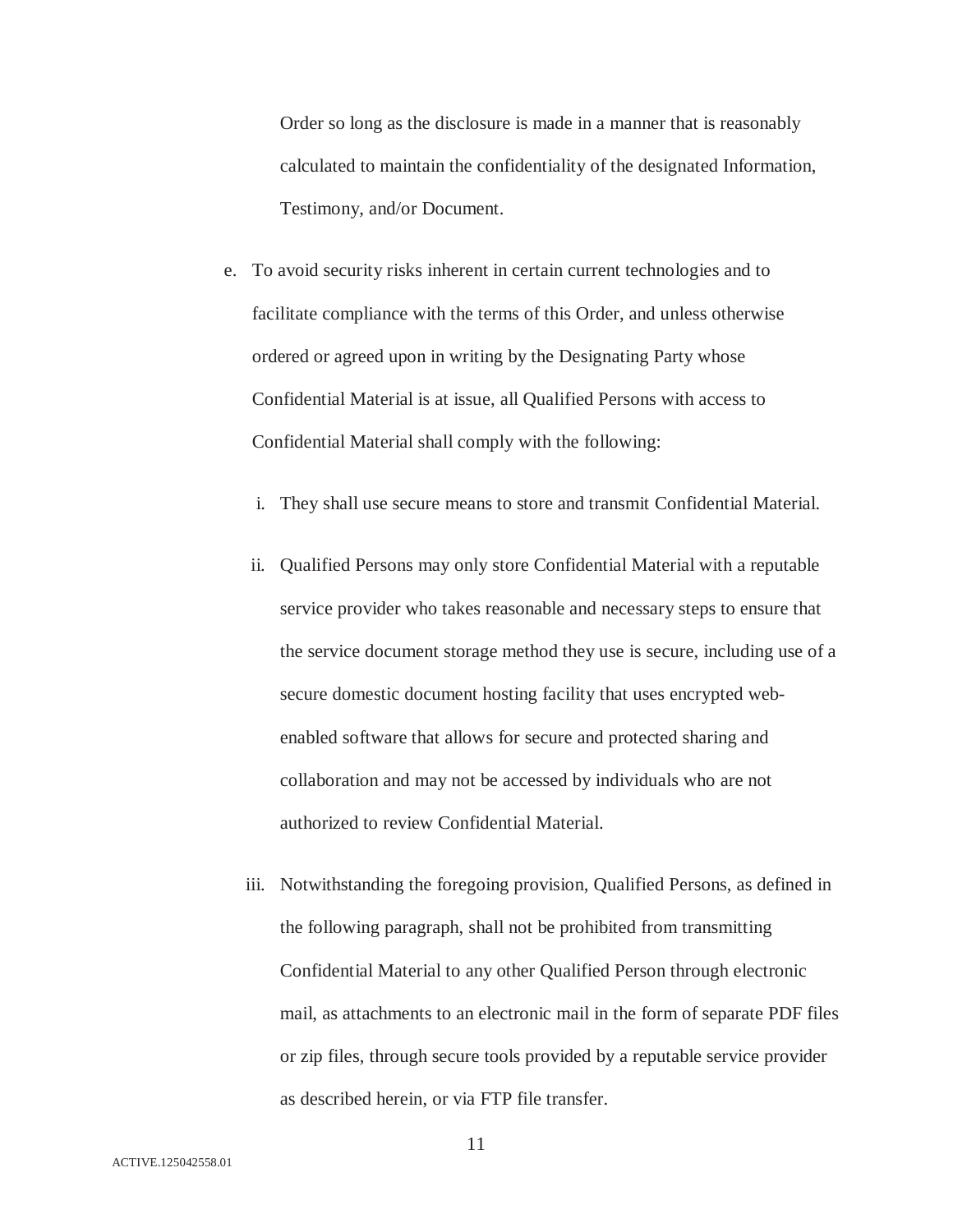6. **Qualified Persons With Respect to Confidential Material.** Confidential Material may be disclosed only to the following persons (referred to as "Qualified Persons" throughout this Order):

- a. When produced by any defendant in the action: all other defendants, their inside and outside counsel and insurers (any materials provided to an insurer or its counsel shall not be used for any purpose other than evaluation of the claims asserted in this litigation and shall not be used outside the claims asserted in this litigation), as applicable, the defendants' employees, partners, members, directors, and officers, and the Plaintiffs, and their attorneys in the action.
- b. When produced by Plaintiffs: all defendants (including partners, members, directors, officers, and employees of defendants) and their inside and outside counsel and insurers. Any materials provided to an insurer or its counsel shall not be used for any purpose other than evaluation of the claims asserted in this litigation and shall not be used outside the claims asserted in this litigation.
- c. With respect to Qualified Persons encompassed by the preceding two paragraphs (a) and (b), such persons include the attorneys' employees and agents (*e.g.*, outside copy services, organizations involved in organizing, filing, coding, converting, storing, or retrieving data or designing programs for handling data connected with this action, including the performance of such duties in relation to a computerized litigation support system, and stenographers). Disclosure shall be limited only to those attorneys' employees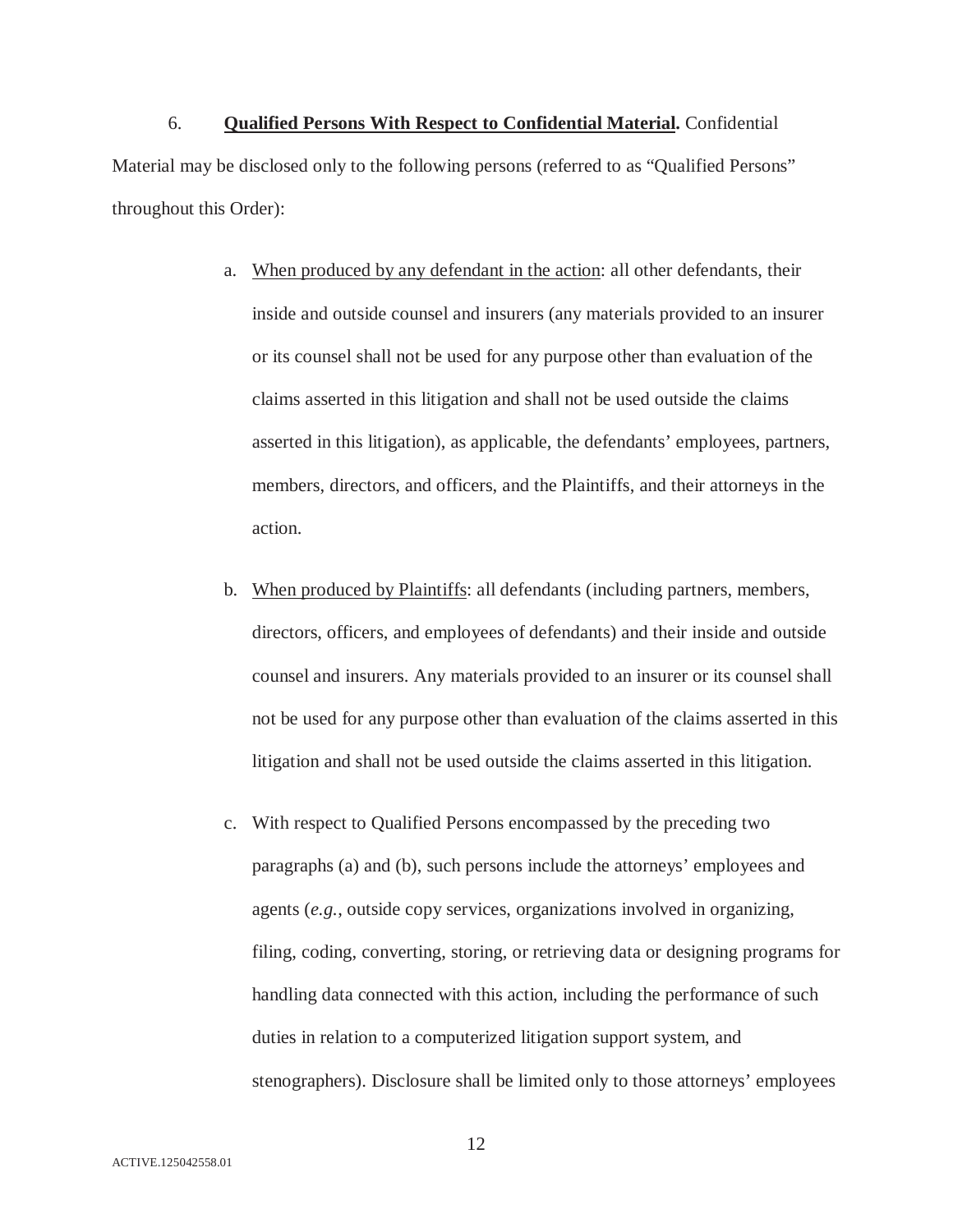and agents who need access to Confidential Material for the purpose of litigation of this action.

- d. Experts, consultants and case-specific medical professionals ("Consultants") whose assistance is necessary to assist counsel in the preparation of this Proceeding, whether or not the Consultant is designated as an expert and retained to testify, with the following qualifications:
	- i. Disclosure shall not be made to any consultant who, as described in Paragraph 8, is currently employed by or a paid consultant to a competitor of the Designating party and receiving payments during the course of the litigation from a competitor, and
	- ii. Disclosure shall not be made to any consultant if counsel for the Party retaining that consultant has actual knowledge that the consultant has been found to have violated the terms of a protective order in any litigation or legal proceeding.
- e. Any expert to whom disclosure of Confidential Material is authorized must be informed of this Protective Order and must sign a copy of the Non-Disclosure Agreement attached hereto as Exhibit "A."
- f. A deponent or a witness at a deposition or pre-trial hearing:
	- i. If a Party wishes to disclose Confidential Material to a deponent or witness before or during a deposition or pre-trial hearing, the deponent or witness must be informed of this Protective Order and either sign a copy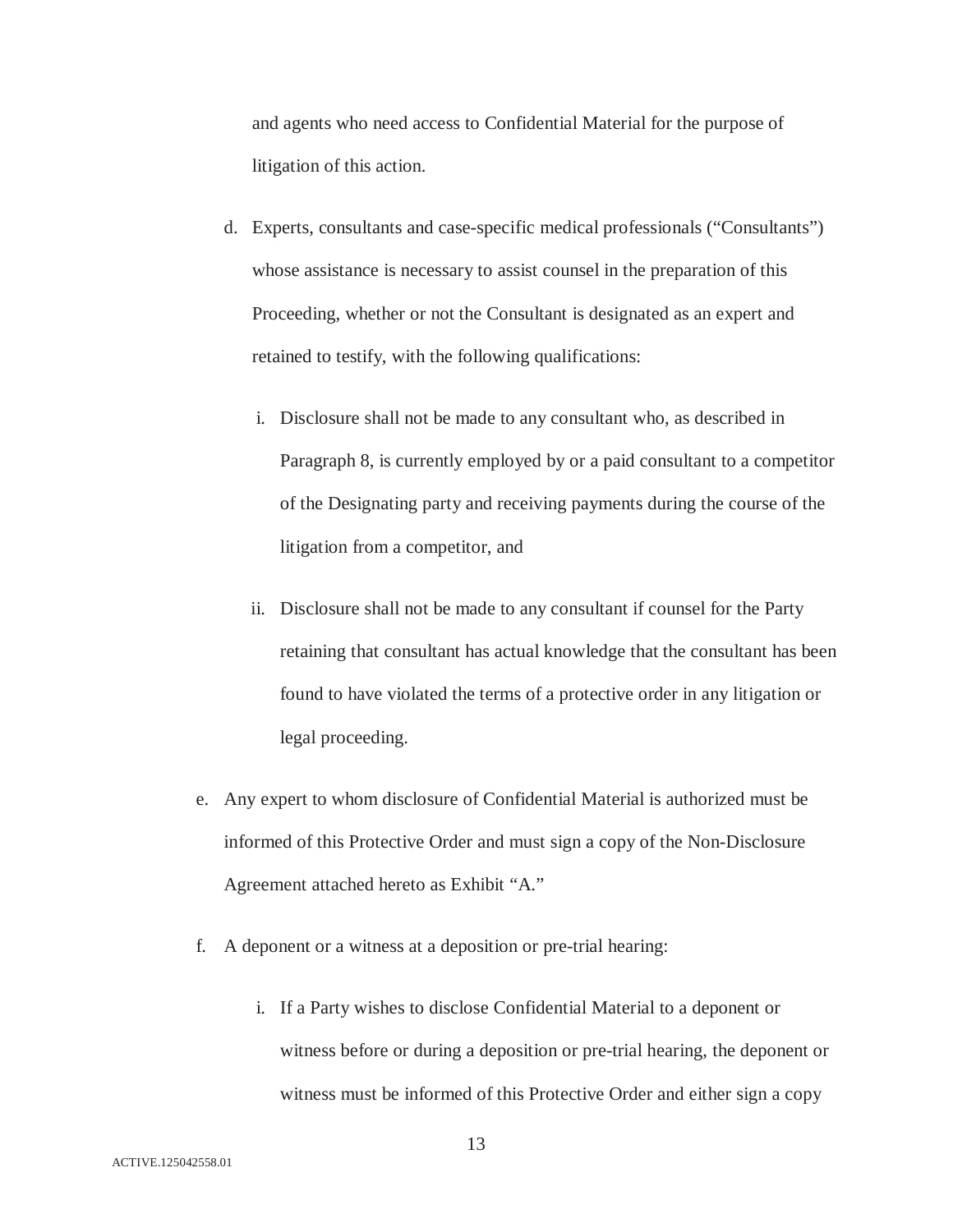of the Non-Disclosure Agreement attached hereto as Exhibit "A," or consent under oath on the record to abide by its provisions, and

- ii. The Parties agree that this provision does not preclude the Designating Party from objecting to or moving to preclude disclosure to any deponent or witness.
- g. A person identified in the Confidential Material as an author, source, addressee, or recipient of the communication, or who already has a copy of the Confidential Material.
- h. Any mediators or arbitrators selected to assist in resolution of this matter, and their personnel who are actively engaged in assisting them.
- i. The Court or any Court personnel, including any court reporters.
- j. Any person mutually agreed upon among the Parties, provided that such person has been informed of this Protective Order and has signed a copy of the Non-Disclosure Agreement attached hereto as Exhibit "A."

### 7. **Further Requirements With Respect to Qualified Persons.**

a. Before being given access to any Confidential Material, each Qualified Person, other than the Court, the employees and staff of the Court, counsel of record, and the direct employees of counsel of record, and other than as set forth above with respect to those witnesses to whom Confidential Material is disclosed or shown at a deposition or pre-trial hearing as set forth in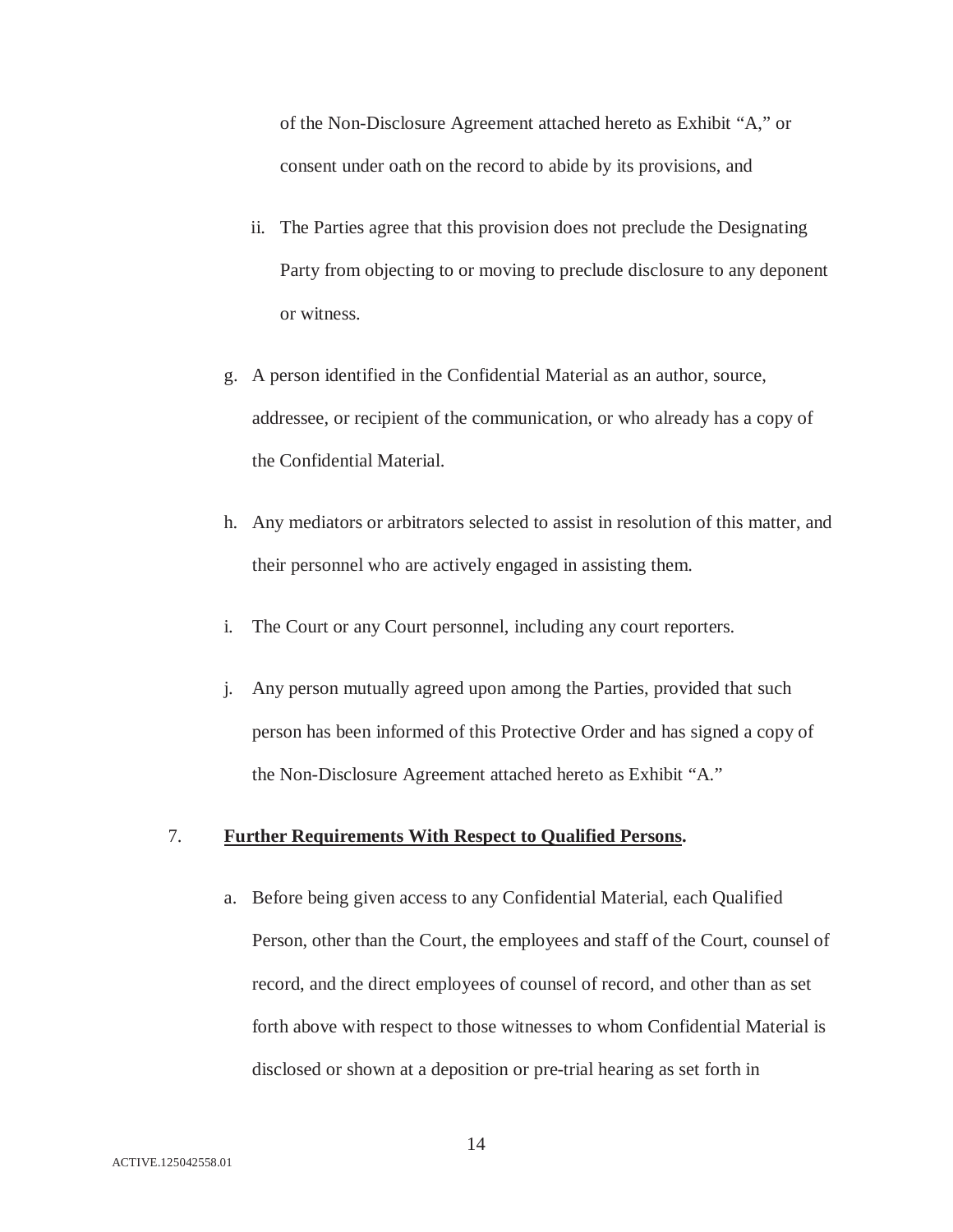Paragraph 6(e), shall be advised of the terms of this Order, shall be given a copy of this Order, shall agree in writing to be bound by the terms of this Order by signing a copy of the Non-Disclosure Agreement attached hereto as Exhibit "A" and shall consent to the exercise of personal jurisdiction by this Court in any proceeding(s) to determine if the signatory violated this Order. Counsel for each Party shall maintain a list of all Qualified Persons to whom they or their client(s) have provided any Confidential Material.

b. The witness who is a Qualified Person pursuant to Paragraph 6(e) but who has not signed a copy of the Non-Disclosure Agreement attached hereto as Exhibit "A" may be shown Confidential Material during his or her testimony, but shall not be given a copy of the Confidential Material to keep. Any Confidential Material distributed or disclosed to a Qualified Person who is a signatory of Exhibit "A" shall be returned to the Party's counsel who provided it to the Qualified Person or shall be destroyed at the completion of the Qualified Person's consultation or representation in this case.

8. **Non-Disclosure to Competitors.** Notwithstanding the foregoing, without express written consent or court order, in no event shall any disclosure of a defendant's Confidential Material be made to any person who, upon reasonable and good faith inquiry, could be determined to be a current employee of a "Competitor" or a paid consultant receiving payments during the course of the litigation from a competitor. In the context of this Proceeding, a "Competitor" shall mean any manufacturer or seller of any product intended to treat interstitial cystitis or painful bladder syndrome.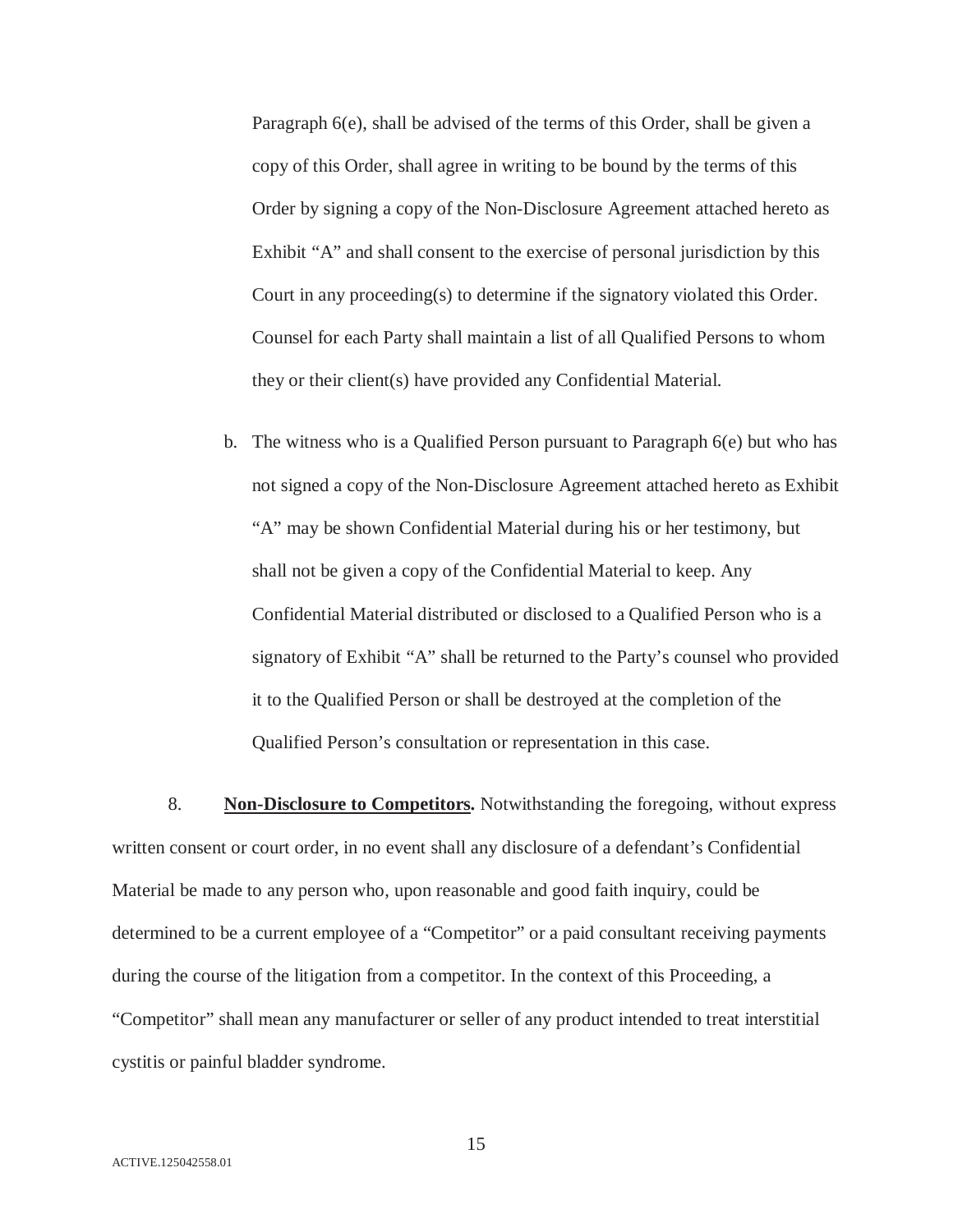# 9. **Challenges to Designations.**

- a. The Designating Party bears the burden of establishing confidentiality.
- b. Nothing in this Order shall constitute a waiver of any Party's right to object to the designation or non-designation of Documents, Testimony, or Information as Confidential Material.
- c. If a Party contends that any Document, Testimony, or Information has been erroneously or improperly designated as Confidential Material, or has been improperly redacted, the material at issue shall be treated as confidential under the terms of this Order until:
	- i. the Parties reach a written agreement, or
	- ii. this Court issues an order determining that the material is not confidential and shall not be given confidential treatment.
- d. In the event that counsel for a Party receiving Confidential Material in discovery objects to such designation, said counsel shall advise counsel for the Designating Party, in writing, of such objections, the specific Confidential Material (identified by Bates number, if possible) to which each objection pertains, and the reasons and support for such objections (the "Designation Objections").
- e. Counsel for the Designating Party shall have 15 days from receipt of written Designation Objections pertaining up to 100 documents to meet and confer in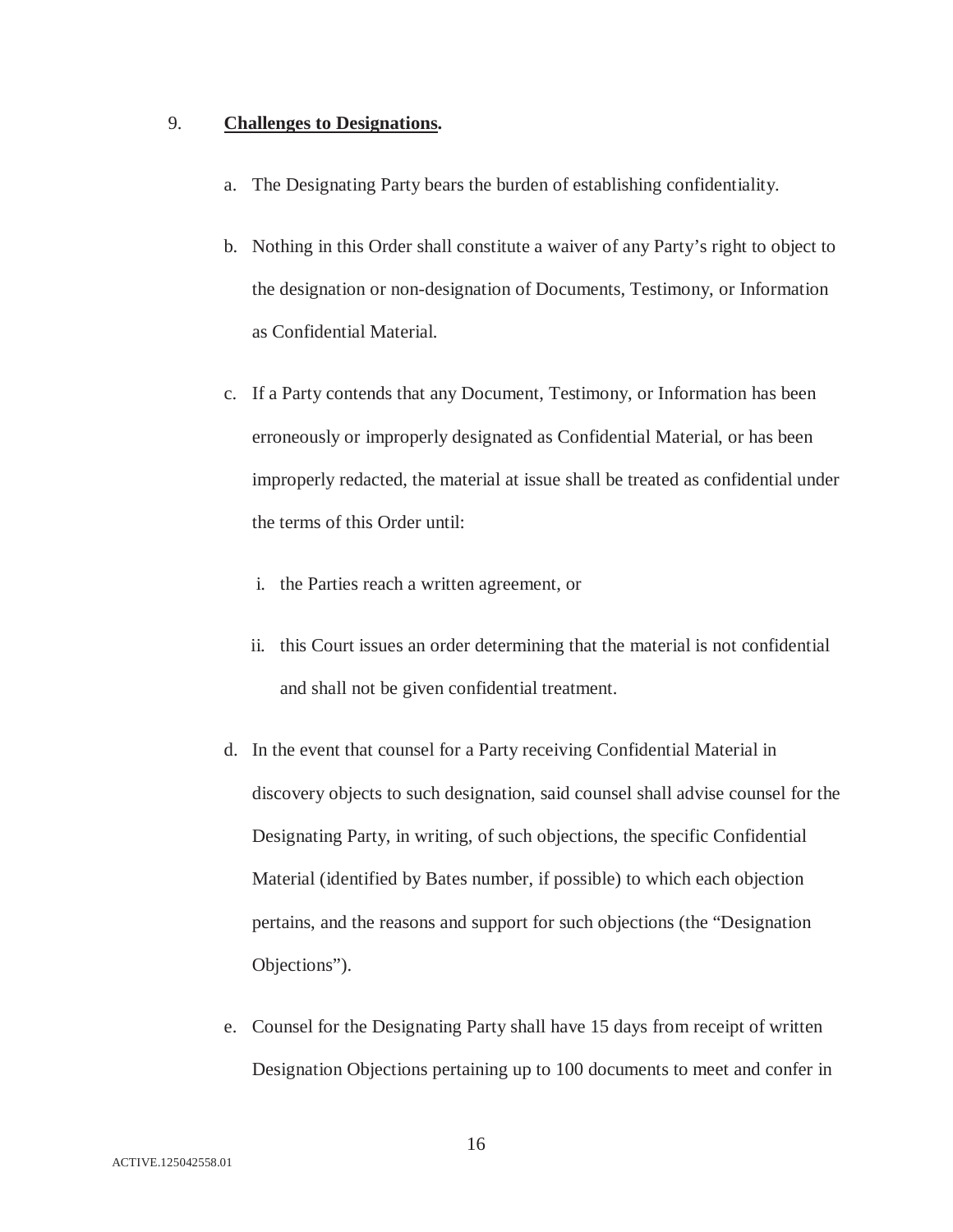good faith and respond in writing as to whether the designations will be maintained or withdrawn.

- f. If the Parties are unable to resolve the dispute regarding the Designation Objections, the Party challenging the designations may file a motion with the Court seeking an order to de-designate (*i.e.*, to rule to be not confidential) the Confidential Material subject to the Designation Objections (the "Designation Motion").
	- i. The Designating Party shall have the burden of establishing the applicability of its "confidential" designation.

10. **Use of Confidential Material in Court in Pretrial Proceedings.** The Parties will seek guidance from the Court with mutual intent to honor the protections afforded to Confidential Materials by this Order regarding a procedure for disclosing Confidential Material to the Court in pretrial proceedings.

## 11. **Redactions.**

- a. To protect against unauthorized disclosure of Confidential Discovery Material, and to comply with all applicable state and federal laws and regulations, the Producing Party may redact from produced documents, materials and other things, the following items:
	- i. The names, street addresses, Social Security numbers, tax identification numbers, and other personal identifying information of patients, health care providers, and individuals in clinical studies or adverse event reports.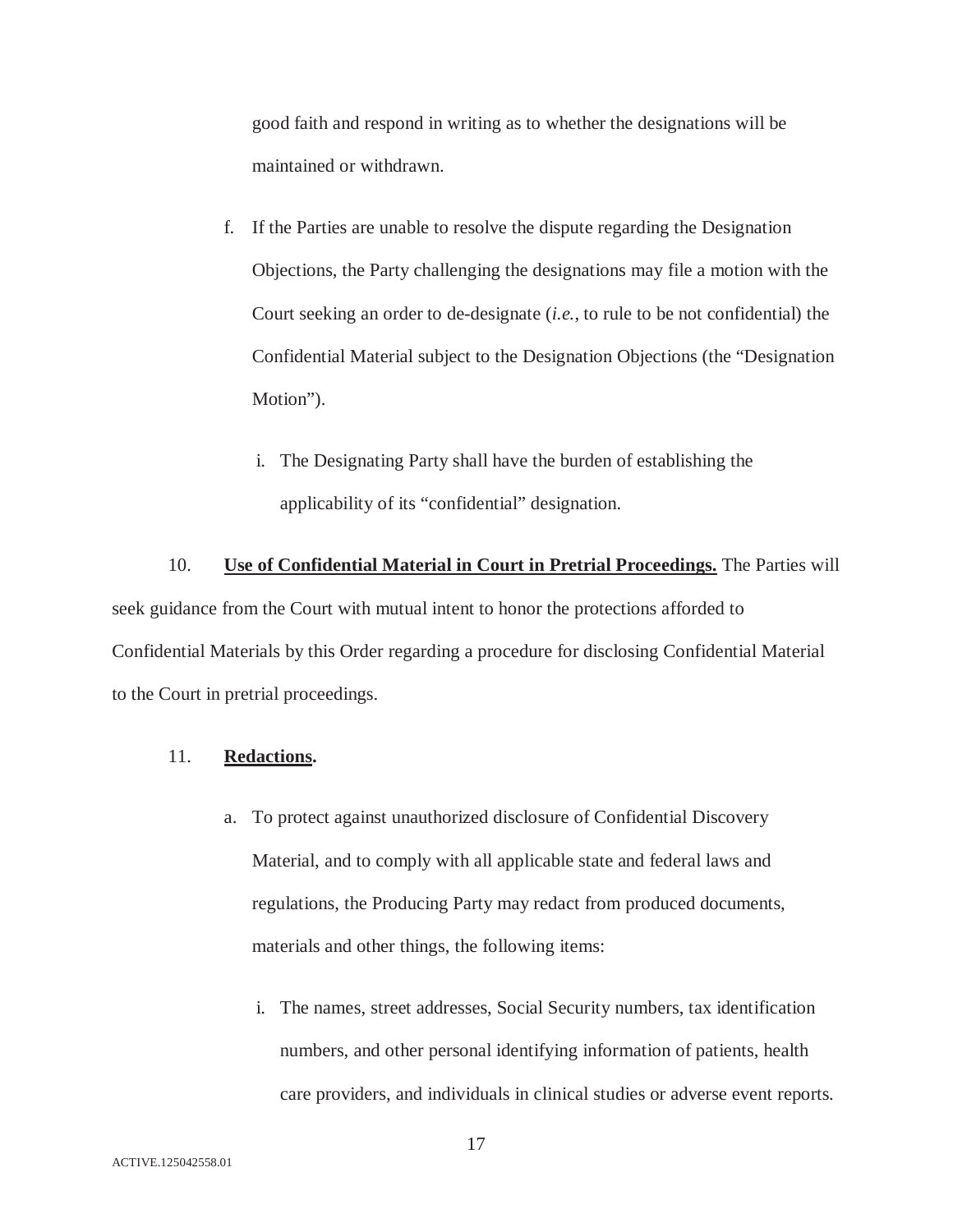Other general identifying information, however, such as patient or health provider numbers, shall not be redacted unless required by state or federal law, and

- ii. The Social Security numbers, tax identification numbers and other personal identifying information of employees in any records.
- b. Defendants reserve the right to redact information (including but not limited to proprietary financial material and products unrelated to this litigation) that is not relevant to plaintiffs' claims.
- c. Pursuant to 21 C.F.R.  $\S$  314.430(e) & (f) and 20.63(f), the names of any person or persons reporting adverse experiences of patients and the names of any patients that are not redacted shall be treated as Confidential, regardless of whether the document containing such names is designated as Confidential Material.
- d. Notwithstanding any of the foregoing provisions, nothing contained herein shall be construed as a waiver of a party's ability to challenge such redactions pursuant to the procedures set forth in Section 11 herein. The burden as to the propriety of any redaction remains on the Designating Party at all times.

## 12. **Subpoena by Other Courts or by Agencies.**

a. If another court or an administrative agency requests, subpoenas, or orders the disclosure of Confidential Material from a Party that has obtained such material under the terms of this Order, the Party so requested, subpoenaed, or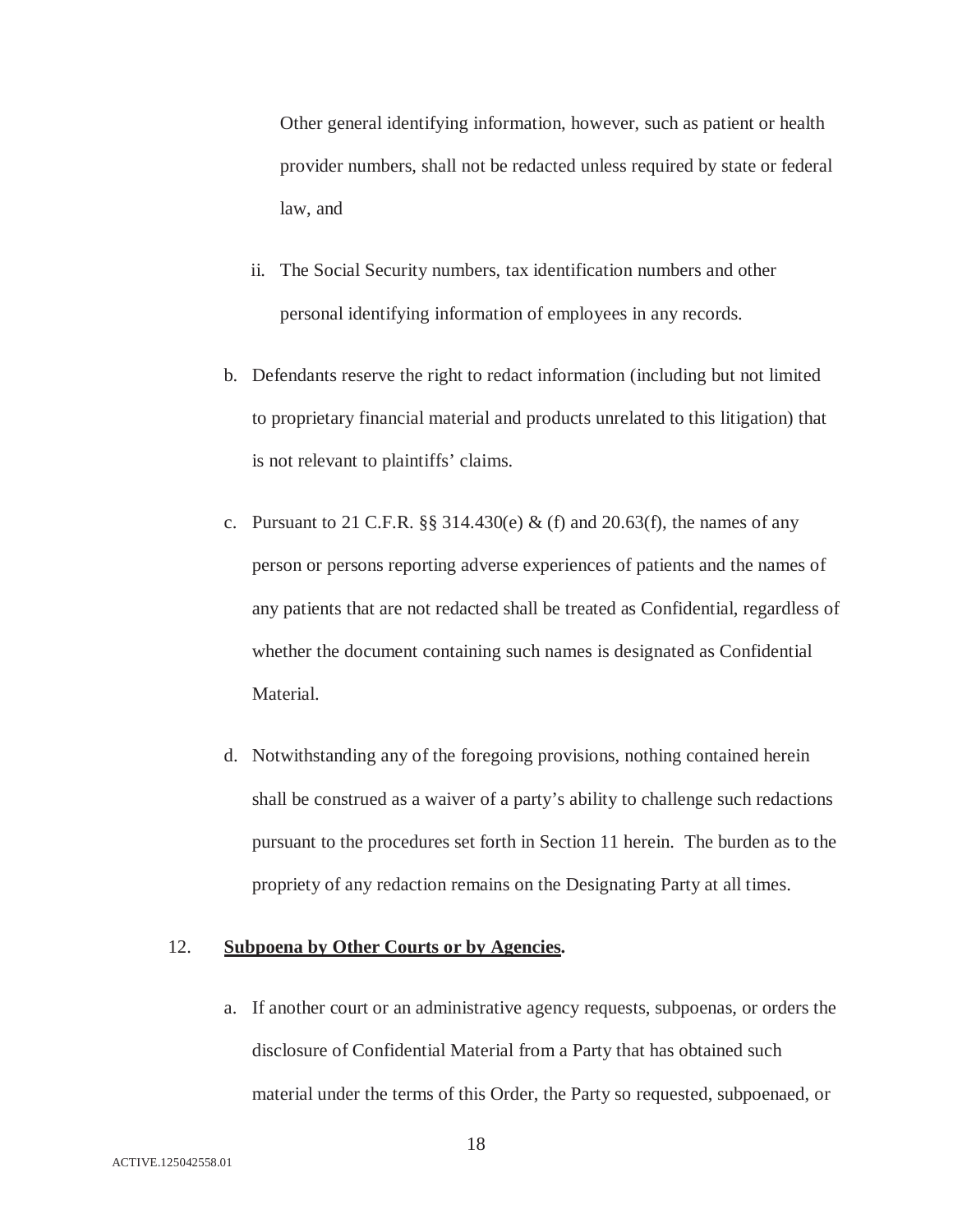ordered shall notify the Designating Party by electronic mail transmission, express mail, or overnight delivery to counsel of record for the Designating Party not later than ten (10) days prior to producing or disclosing any Confidential Material, and shall furnish such counsel with a copy of the requests, subpoena, or order. The recipient of the Subpoena shall not disclose any Confidential Material pursuant to the Subpoena prior to the date specified for production on the Subpoena.

b. Upon receipt of this notice, the Designating Party may, in its sole discretion and at its own cost, move to quash or limit the request, subpoena, or order, otherwise oppose the disclosure of the Confidential Material, or seek to obtain confidential treatment of such Confidential Material, to the fullest extent available under law, by the person or entity issuing the request, subpoena, or order.

## 13. **Disposition of Confidential Material.**

- a. Upon the request of any Party after the final conclusion of this action (including without limitation any appeals and after the time for filing all appellate proceedings has passed), each Party shall destroy all Confidential Material or otherwise shall comply with an applicable order of the Court, subject to the exception described herein.
- b. The destruction of Confidential Material under this paragraph shall include, without limitation, all copies, and duplicates thereof.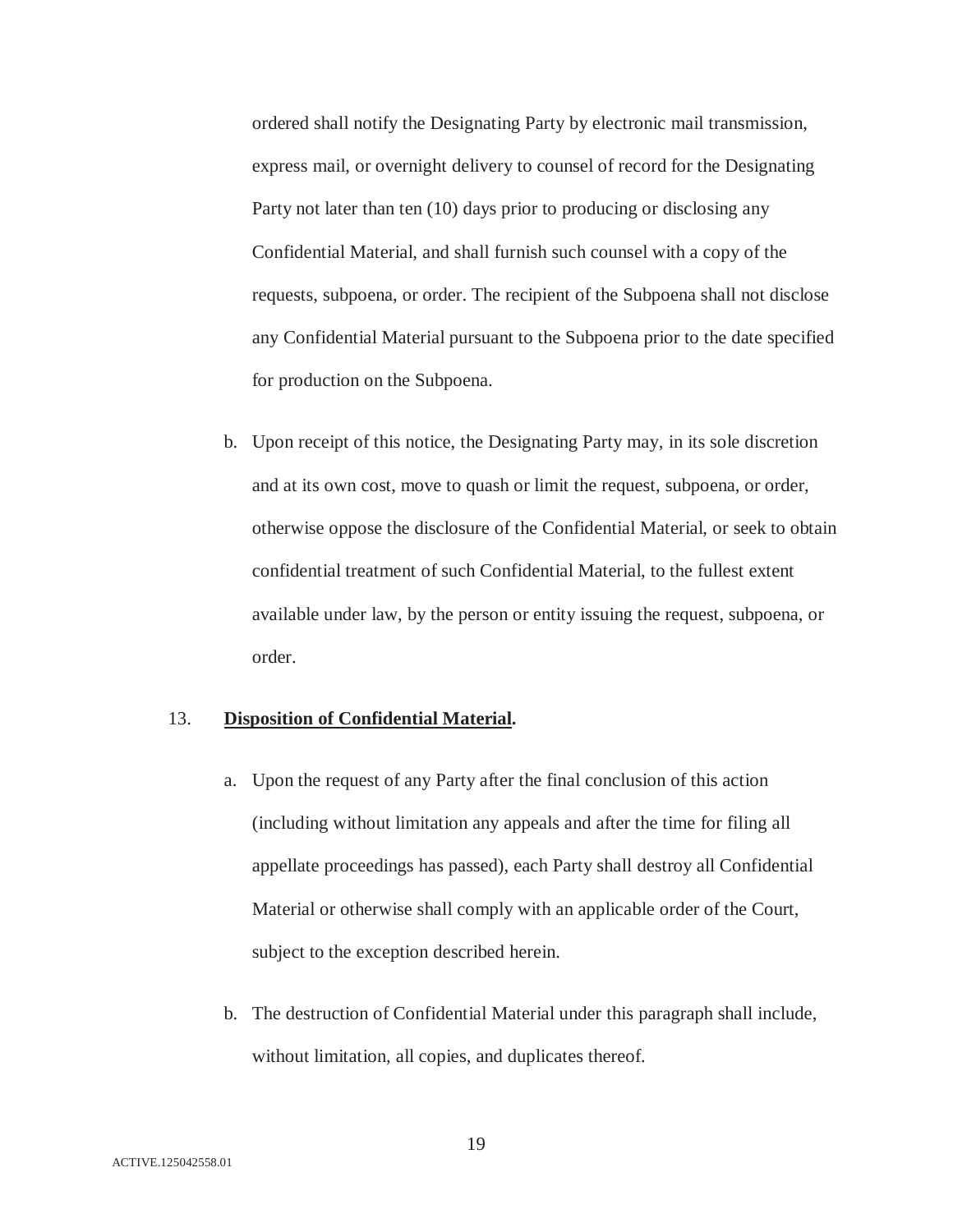- c. The Parties shall certify, within 60 days of receipt of a written request for certification, that all Confidential Material required to be destroyed has been so destroyed.
- d. As an exception to the above requirements, and unless otherwise ordered by the Court, counsel may retain: (a) copies of pleadings or other papers that have been filed with the Court and that are Confidential Material or that reflect, reference, or contain Confidential Material; (b) their work product; and (c) transcripts and exhibits thereto. The terms and provisions of this Order shall continue to apply to any such materials retained by counsel.

14. **Order Survives Termination of Action.** After the termination of this action by entry of a final judgment or order of dismissal, the provisions of this Order shall continue to be binding. This Order is, and shall be deemed to be, an enforceable agreement between the Parties, their agents, and their attorneys. The Parties agree that the terms of this Order shall be interpreted and enforced by this Court.

# 15. **No Waiver of Any Privilege Upon Inadvertent Production.**

- a. The Parties have agreed that, in discovery in this lawsuit, they do not intend to disclose information subject to a claim of attorney-client privilege or attorney work product protection.
	- i. This Order does not affect or constitute a waiver of any Party's right to withhold or redact information protected from disclosure by the attorney-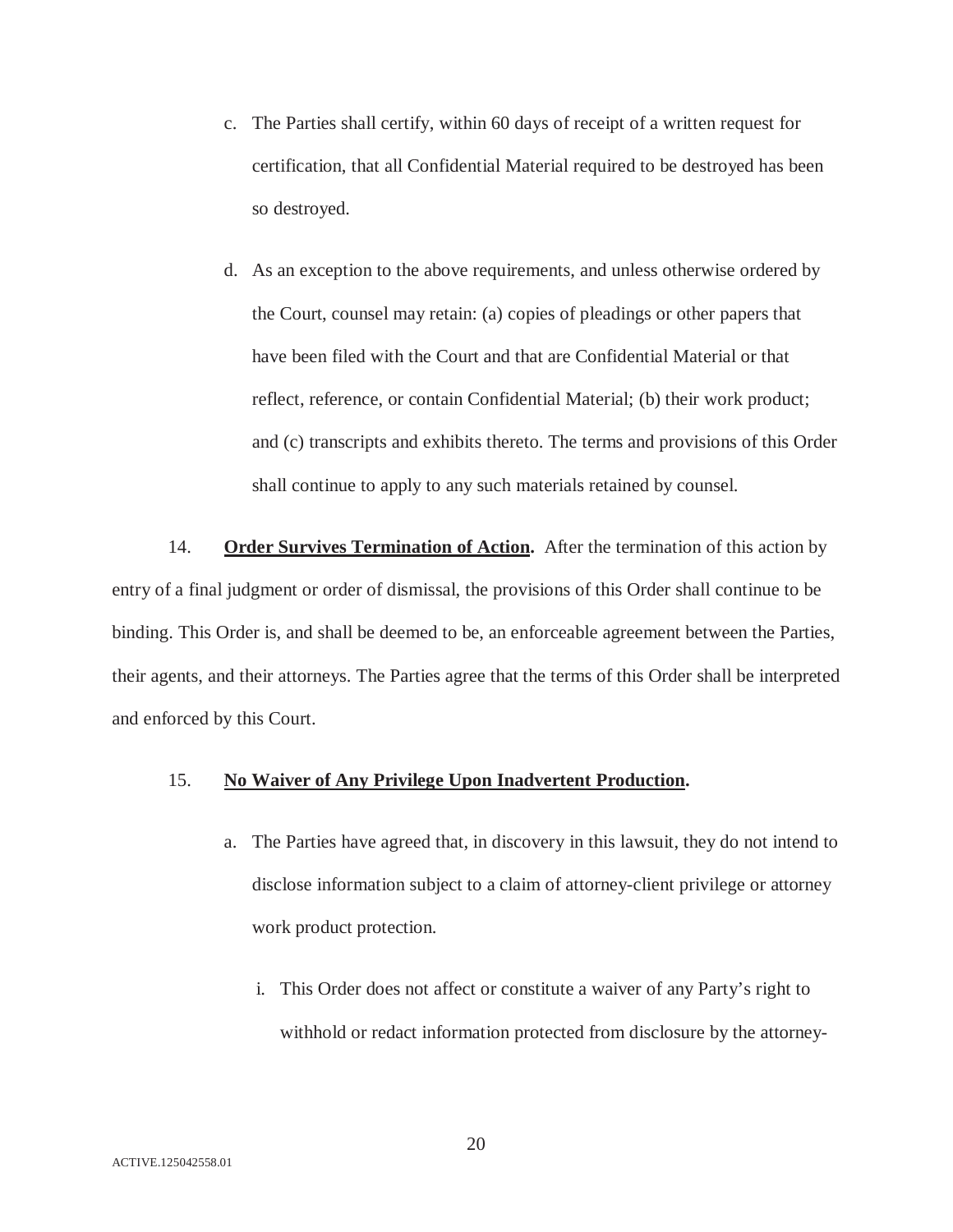client privilege, physician-patient privilege, work product doctrine, or any other applicable privilege, protection, law, or regulation.

- ii. Pursuant to Federal Rule of Evidence 502(d) and Federal Rule of Civil Procedure 26(b)(5)(B), the production or disclosure of any discovery material that a Party (the "Disclosing Party") thereafter claims should not have been produced or disclosed based on privilege or work product protections ("Inadvertently Disclosed Information"), shall not constitute or be deemed a waiver or forfeiture in whole or in part—in this or any other action— of any claim of attorney-client privilege or work product immunity that the Disclosing Party would otherwise be entitled to assert with respect to the Inadvertently Disclosed Information and its subject matter. As set forth below, such Inadvertently Disclosed material shall be returned to the Producing Party or destroyed upon request.
- iii. In accordance with the requirements of applicable law or rules of procedure, and unless otherwise agreed by the Parties, with each production of documents the Producing Party shall provide a privilege log as set forth below that identifies any information or documents withheld on the basis of privilege, except for work-product prepared by or at the direction of counsel after the institution of this action for purposes of the litigation and privileged communications with counsel after the institution of this action. Within forty-five (45) days after producing documents for an agreed-upon custodian, the Producing Party shall complete its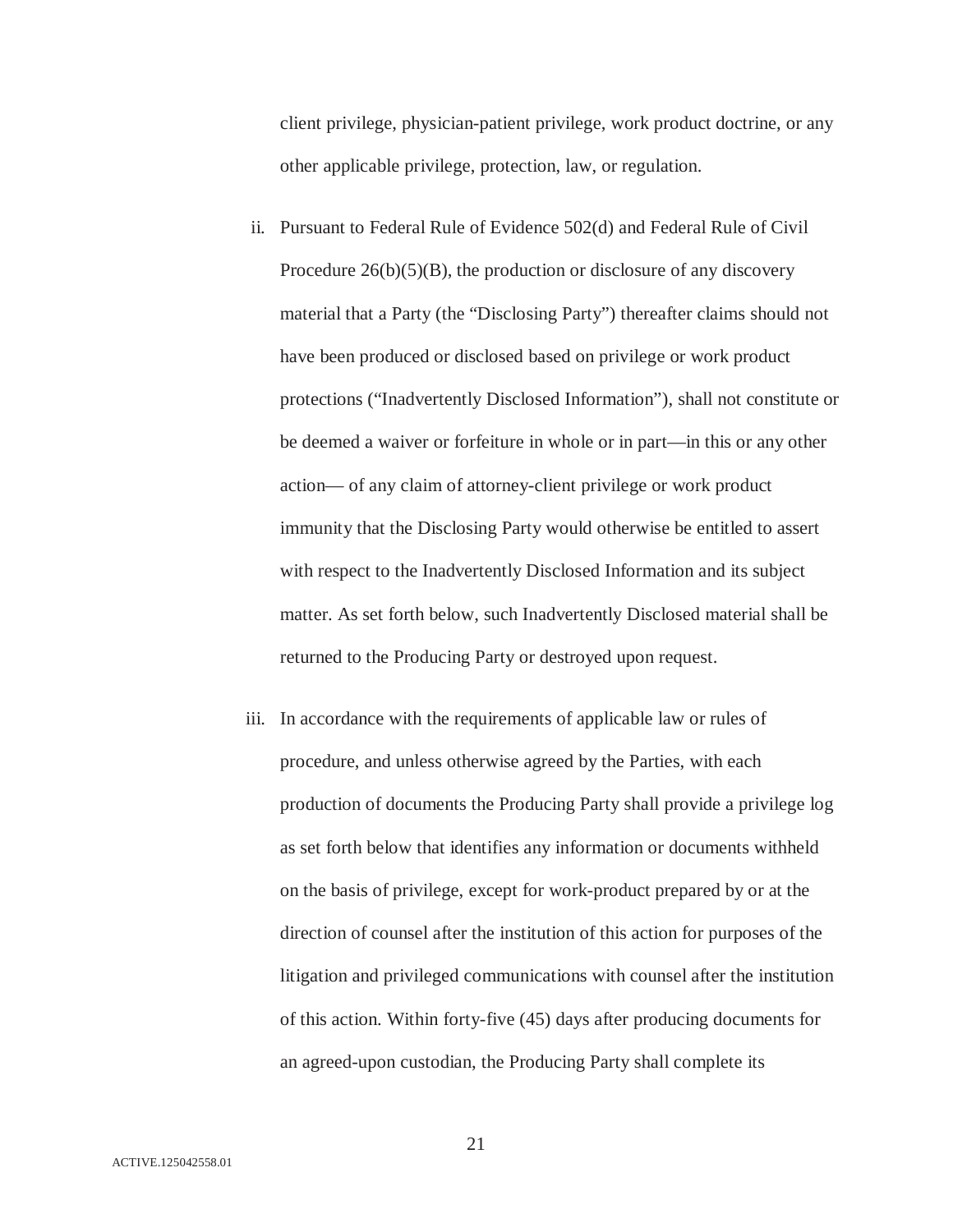production of documents for that custodian and provide a privilege  $log<sup>2</sup>$ . At that time, the Producing Party will send a letter to Plaintiffs' co-lead counsel identifying each custodian for which it believes-- to the best of the signatory's knowledge, information, and belief formed after a reasonable inquiry, pursuant to the terms of FRCP 26(g)-- it has completed its document production from data sources identified in the letter and based on the selected search terms and the ESI protocol. The letter will be signed by an attorney with first-hand knowledge of the production process for that custodian(s). The letter will be sent via email and U.S. Mail and/or Federal Express. By the terms of this paragraph, it is not the intent of the parties to limit or expand what is required of the parties by law.

b. **Attorney's Ethical Responsibilities.** Nothing in this order overrides any attorney's ethical responsibilities to refrain from examining or disclosing materials that the attorney knows to be privileged and to inform the Disclosing Party that such materials have been produced. Any party receiving materials that that party knows to be covered by a privilege, shall not copy, distribute, or otherwise use in any manner such materials and shall provide prompt notice of the disclosure to the Producing Party to afford the Producing Party the

 $\frac{1}{2}$ <sup>2</sup> For any document or portion of any document the Producing Party designates as subject to a claim of privilege, immunity or work product protection that is responsive to a discovery request, the Producing Party shall supply a Privilege Log in the manner to be addressed by separate Order. If documents are produced on a rolling basis, a corresponding privilege log for all redactions or withheld documents shall be produced within forty-five (45) days of the production of documents from each wave.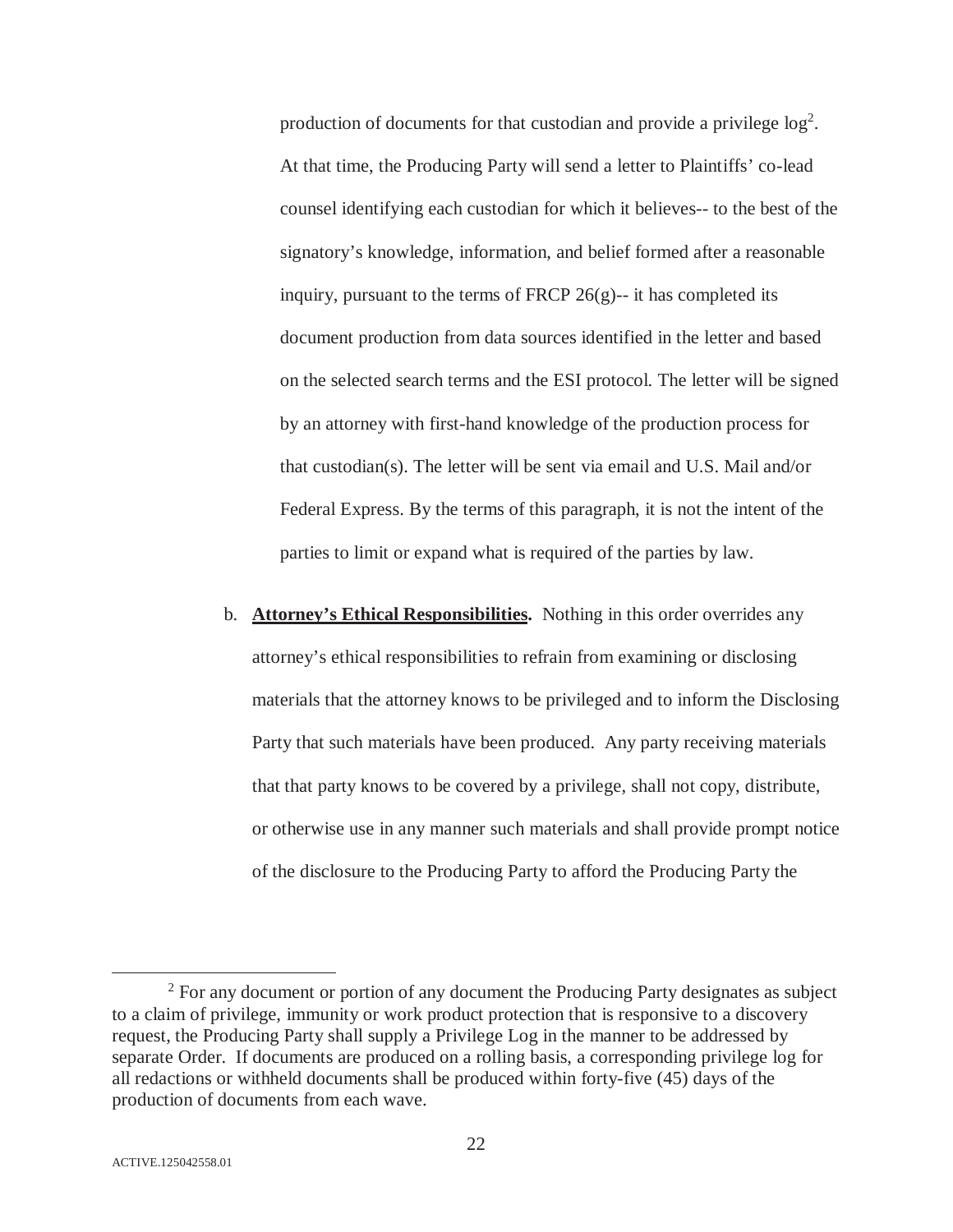opportunity to request return of the materials, in accordance with the terms of this paragraph.

- c. If a Disclosing Party notifies the Receiving Party of Inadvertently Disclosed Information, the Receiving Party shall, within ten (10) court days: (i) return or destroy (or in the case of electronically stored information, delete) all copies of such information (including all notes or other work product of the Receiving Party reflecting the contents of the Inadvertently Disclosed Information) within their possession, custody, or control— and instruct experts, consultants, or others to whom the Inadvertently Disclosed Information was provided that all copies must be destroyed—and (ii) provide a certification of counsel that all such Inadvertently Disclosed Information has been returned or destroyed.
- d. If the Receiving Party contests the claim of attorney-client privilege or work product protection, the Receiving Party may—within 10 business days of receipt of the notice of disclosure—move the Court for an Order compelling production of the Inadvertently Disclosed Information ("Disclosure Motion"). Such a Disclosure Motion shall be filed or lodged conditionally under seal. Pending resolution of the Disclosure Motion, the Receiving Party must not use the challenged information in any way or disclose it to any person other than those required by law to be served with a copy of the sealed Disclosure Motion. On any such Disclosure Motion, the Disclosing Party shall retain the burden of establishing its privilege or work product claims. Nothing in this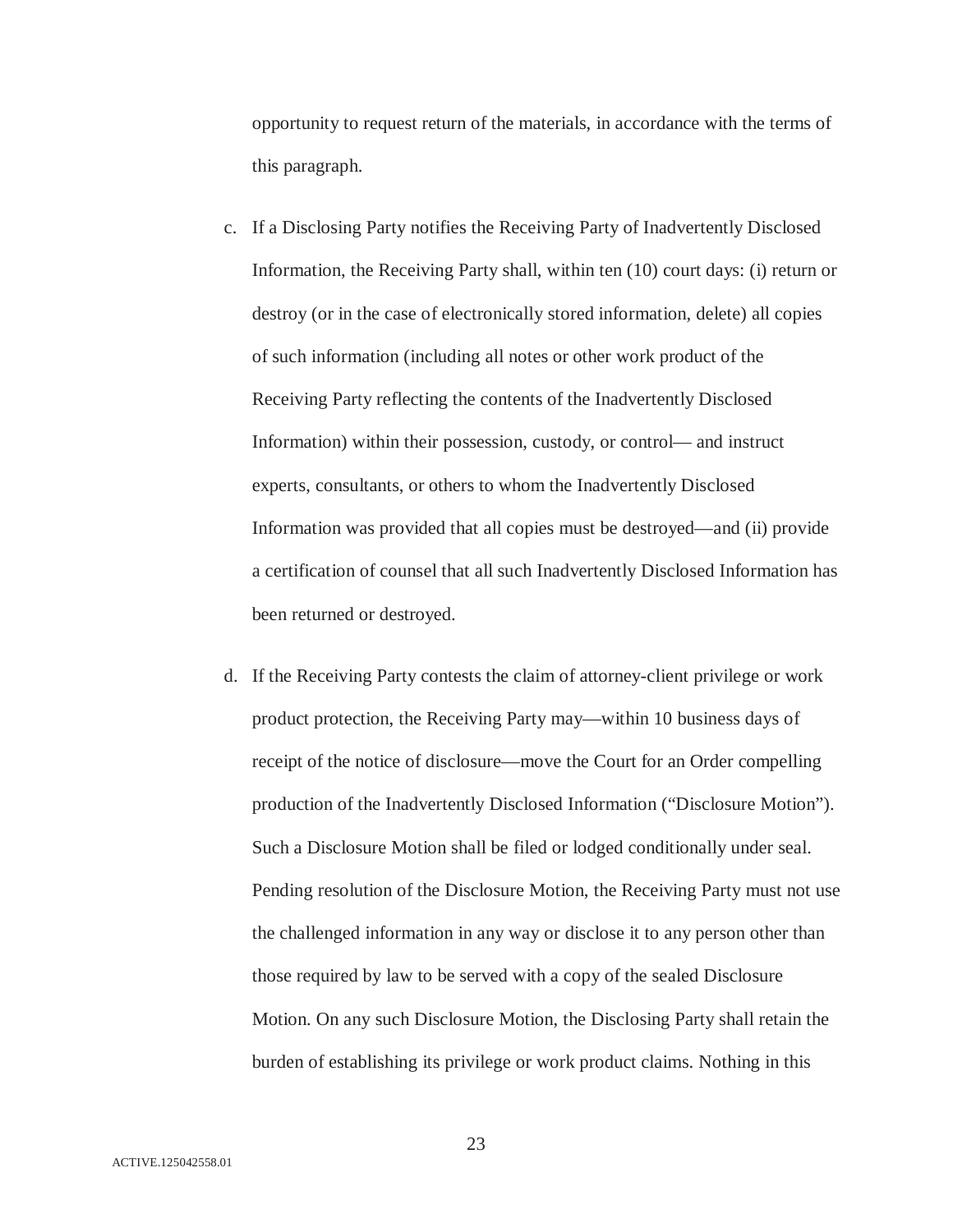paragraph shall limit the right of any Party to petition the Court for an *in camera* review of the Inadvertently Disclosed Information.

e. **Rule 502(b)(2).** The provisions of Federal Rule of Evidence 502(b)(2) are inapplicable to the production of Protected Information under this Order.

## 16. **Inadvertent Production or Disclosure of Confidential Material.**

- a. Inadvertent or unintentional disclosure, without the required confidentiality designation, of any Document, Testimony, or Information that the Disclosing Party intended to designate as Confidential Material ("inadvertent production") shall not be deemed a waiver in whole or in part of the producing Party's claim of confidentiality, either as to specific documents and information disclosed or as to the same or related subject matter. In the event that a Designating Party makes such an inadvertent production, that Party shall promptly inform the receiving Party or Parties in writing of the inadvertent production and the specific material at issue and promptly reproduce the Confidential Material with the required legend.
- b. Upon receipt of such notice, the receiving Party or Parties shall treat the material identified in the notice as confidential; within ten court days of receiving notice of the inadvertently disclosed Confidential Material the receiving Party shall destroy all copies of such Confidential Material and instruct any parties to whom it has disclosed Confidential Material to destroy all copies of such Confidential Material.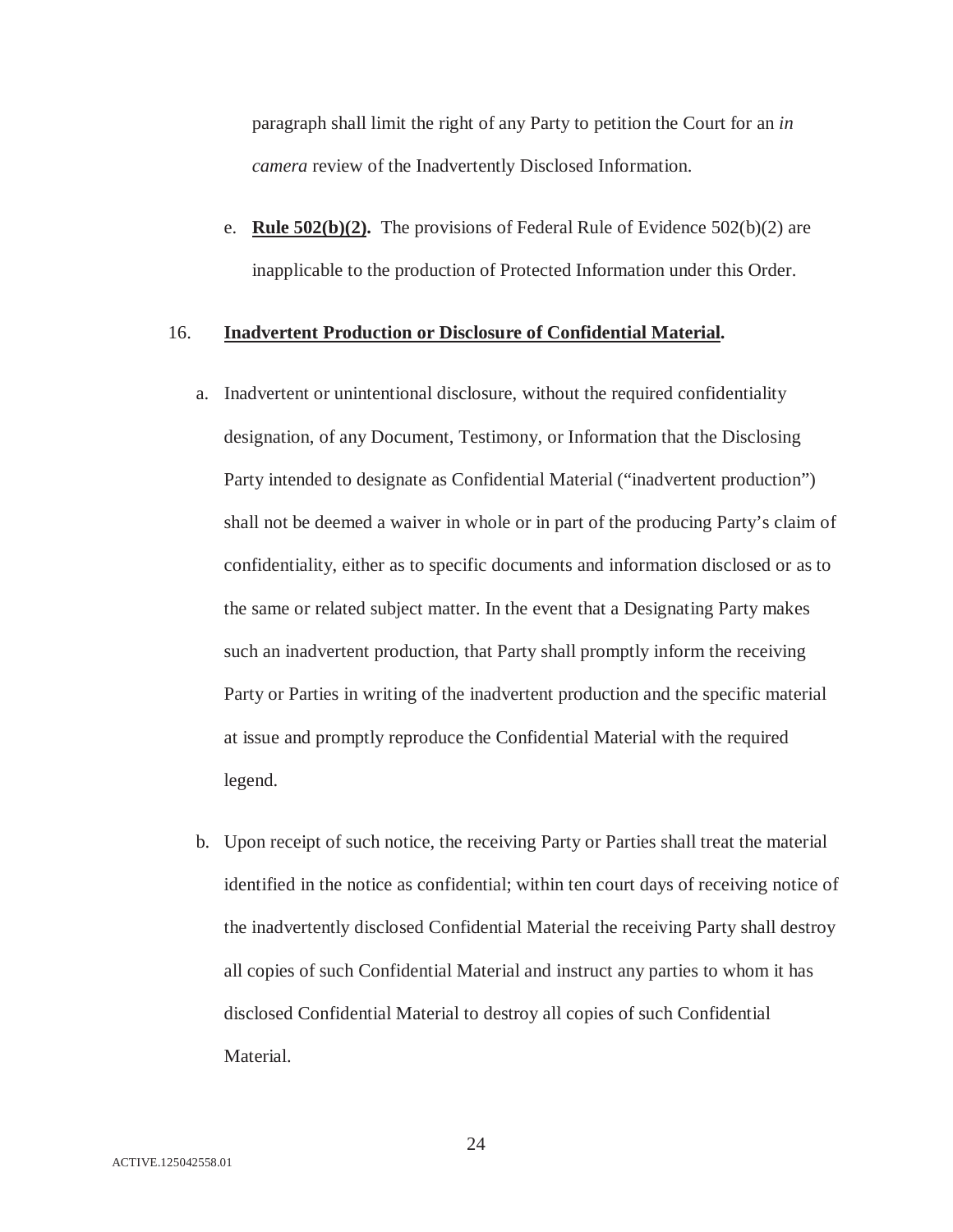SO ORDERED, this  $17$ <sup>th</sup>day of September  $\_\_$ , 2020  $\prime$  $\Box$ 

The Hon. Brian Martinotti, U.S.D.J.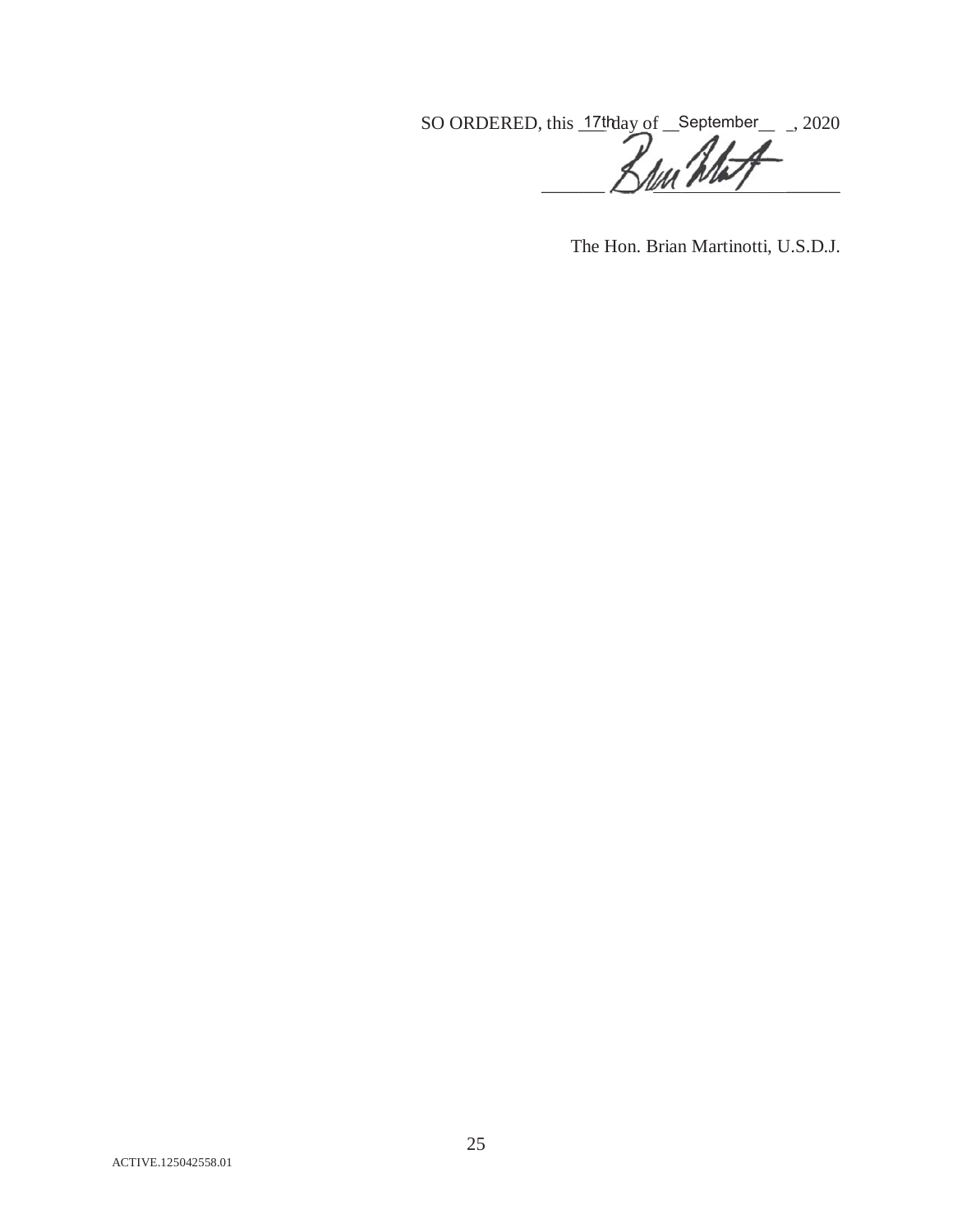## **IN THE UNITED STATES DISTRICT COURT FOR THE DISTRICT OF NEW JERSEY**

| <b>SHERYL MCCALL and DAVID</b>                         |                                          |
|--------------------------------------------------------|------------------------------------------|
| MCCALL,                                                | Case Nos.                                |
|                                                        | 3:20-cv-08074; 3:20-cv-12605;            |
| <i>Plaintiffs,</i>                                     | 3:20-cv-07758; 3:20-cv-07756;            |
|                                                        | 3:20-cv-09530; 3:20-cv-10080;            |
| ν.                                                     | 3:20-cv-07753; 3:20-cv-12328;            |
|                                                        | $3:20$ -cv-11913; $3:20$ -cv-11912;      |
| <b>JANSSEN PHARMACEUTICALS, INC.,</b>                  | $3:20$ -cv-12608; 2:20-cv-07079;         |
| et al.,                                                | $3:20$ -cv-11921; $3:20$ -cv-12421;<br>÷ |
|                                                        | 3:20-cv-07750; 3:20-cv-10966;            |
| Defendants.                                            | 3:20-cv-11919; 3:20-cv-10968;            |
|                                                        | $3:20$ -cv-12264; $3:20$ -cv-06070;      |
| <b>This Document Relates to All Cases</b> <sup>3</sup> | 3:20-cv-10960                            |
|                                                        | <b>ENDORSEMENT OF PROTECTI</b>           |

**ORDER** 

 $\frac{1}{3}$  (1) *Rebecca Anthony and Carlie Anthony v. Janssen Pharmaceuticals, Inc., et al.*, 3:20-cv-12605-BRM-ZNQ; (2) *Lynn Brewer and William Brewer v. Janssen Pharmaceuticals, Inc., et al.*, 3:20-cv-07758-BRM-ZNQ; (3) *Harriet Comstock v. Janssen Pharmaceuticals, Inc., et al.*, 3:20-cv-07756-BRM-ZNQ; (4) *Sherry Dobbins and James Dobbins v. Janssen Pharmaceuticals, Inc., et al.,* 3:20-cv-09530-BRM-ZNQ; (5) *Carol Dubois v. Janssen Pharmaceuticals, Inc., et al.,* 3:20-cv-10080-BRM-ZNQ; (6) *Deborah Edwards v. Janssen Pharmaceuticals, Inc., et al.*, 3:20-cv-07753-BRM-ZNQ; (7) *Margaret Emmons v. Janssen Pharmaceuticals, Inc., et al.*, 3:20-cv-12328-BRM-ZNQ; (8) *Marilyn J. Evans v. Janssen Pharmaceuticals, Inc.¸ et al.*, 3:20-cv-11913- BRM-ZNQ; (9) *Iris Groudan v. Janssen Pharmaceuticals, Inc., et al.*, 3:20-cv-11912- BRM-ZNQ; (10) *Carol Hardy and Roger Hardy v. Janssen Pharmaceuticals, Inc., et al.*, 3:20-cv-12608-BRM-ZNQ; (11) *Valerie Hull and Edward Hull v. Teva Branded Pharmaceuticals USA, Inc., et al.,* 2:20-cv-07079-BRM-JAD; (12) *Tiffany Kotz v. Janssen Pharmaceuticals, Inc., et al.*, 3:20-cv-11921-BRM-ZNQ; (13) *Elizabeth Lafave v. Teva Branded Pharmaceutical Products R&D, Inc., et al.*, 3:20-cv-12421-BRM-ZNQ; (14) *Barbara Mayou and Keith Mayou v. Janssen Pharmaceuticals, Inc., et al.*, 3:20-cv-07750-BRM-ZNQ; (15) *Sheryl McCall and David McCall v. Janssen Pharmaceuticals, Inc., et al.*, 3:20-cv-08074-BRM-ZNQ; (16) *Maria A. Rodgers v. Janssen Pharmaceuticals, Inc., et al.,* 3:20-cv-10966-BRM-ZNQ; (17) *Michelle Scott v. Janssen Pharmaceuticals, Inc., et al.*, 3:20-cv-11919-BRM-ZNQ; (18) *Heather E. Shaffer v. Janssen Pharmaceuticals, Inc., et al.,* 3:20-cv-10968-BRM-ZNQ; (19) *Cynthia Vescio v. Janssen Pharmaceuticals, Inc., et al.*, 3:20-cv-12264-BRM-ZNQ; (20) *Becky Worden v. Janssen Pharmaceuticals, Inc., et al.*, 3:20-cv-06070-BRM-ZNQ; (21) *Ronna York v. Janssen Pharmaceuticals, Inc., et al,* 3:20-cv-10960-BRM-ZNQ.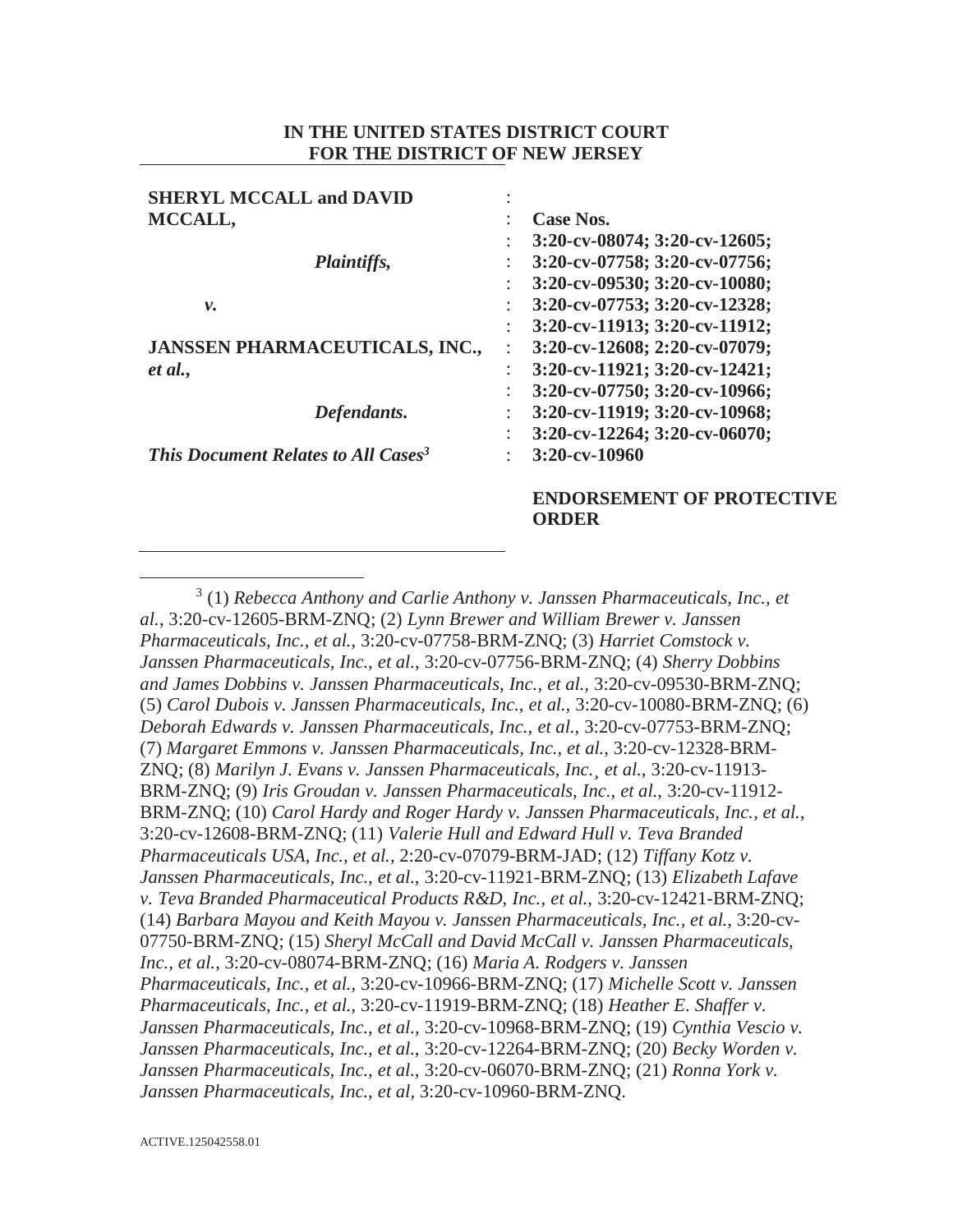## **EXHIBIT A**

#### **ENDORSEMENT OF PROTECTIVE ORDER**

I hereby attest to my understanding that information or documents designated as Confidential Discovery Material are provided to me subject to the Protective Order dated \_\_\_\_\_\_\_\_\_\_\_\_\_, 2020 (the "Order"), in the above-captioned litigation ("Litigation"); that I have been given a copy of and have read the Order; and, that I agree to be bound by its terms. I also understand that my execution of this Endorsement of Protective Order, indicating my agreement to be bound by the Order, is a prerequisite to my review of any information or documents designated as Confidential Discovery Material pursuant to the Order.

I further agree that I shall not disclose to others, except in accord with the Order, any Confidential Discovery Material, in any form whatsoever, and that such Confidential Discovery Material may be used only for the purposes authorized by the Order.

I further agree to return all copies of any Confidential Discovery Material or any document or thing containing Confidential Discovery Material I have received to counsel who provided them to me, or to destroy such materials, upon completion of the purpose for which they were provided and no later than the conclusion of this Litigation.

I further agree and attest to my understanding that my obligation to honor the confidentiality of such Confidential Discovery Material will continue even after this Litigation concludes.

ACTIVE.125042558.01